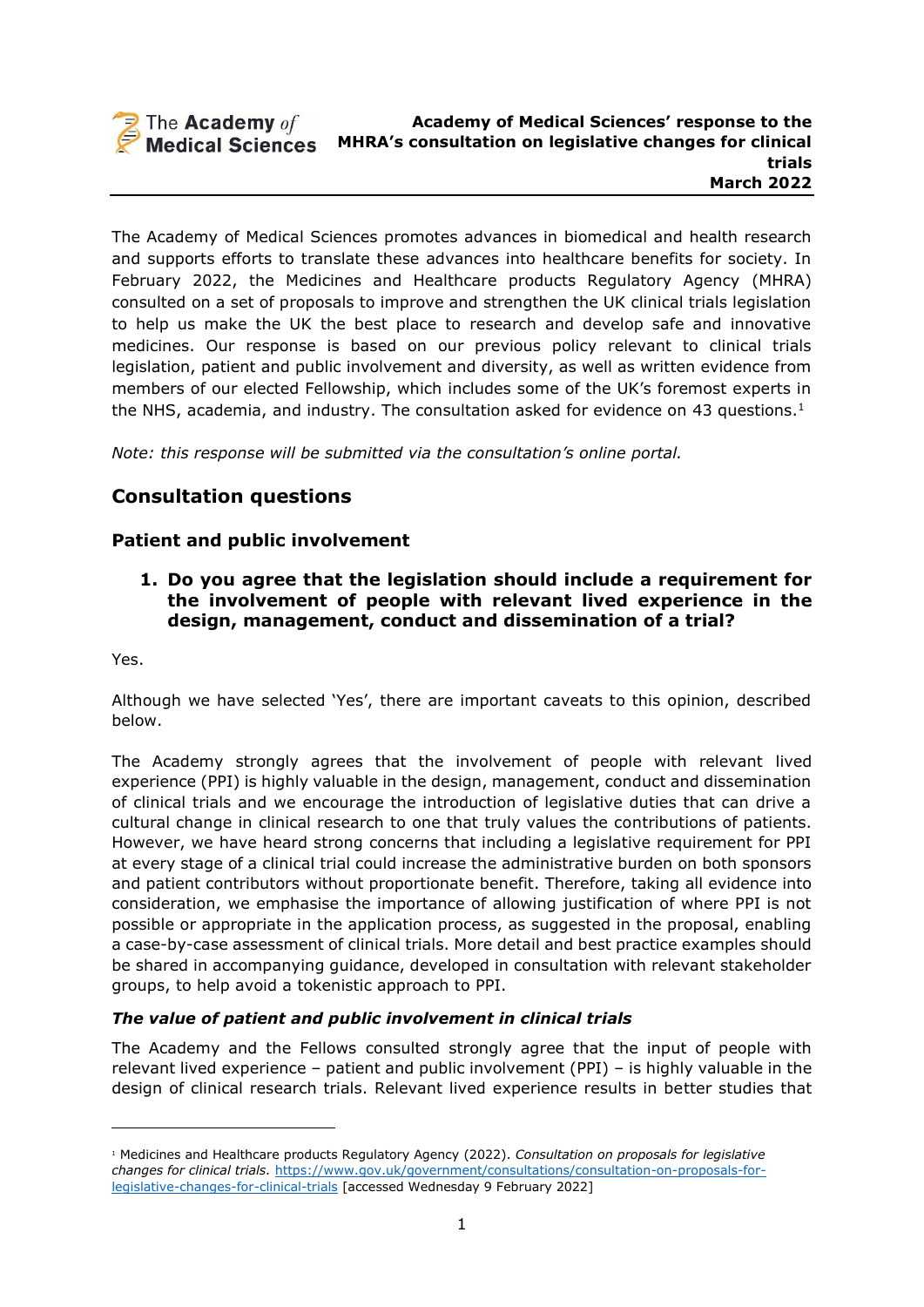seek to answer the questions that are important to patients and is appreciated by sponsors, including commercial organisations as well. Meaningful PPI can reduce unnecessary or overly burdensome procedures, improve patient recruitment, $<sup>2</sup>$  retention,</sup> and experience, and reduce cost. It can provide invaluable insight into the acceptability of a protocol, the relevance of outcome measures, the accessibility of patient-facing materials (including consent forms and dissemination of trial findings), and the interest and support that can be expected for a given trial. Patient involvement can also provide insight into how to achieve broad representation of affected populations in clinical trials. To best achieve this, involvement should include those in the target patient population who will have most difficulty with access and whose need is greatest.<sup>3</sup>

Given the high value of PPI to clinical trials and the burden that involvement can pose to patient and public participants, the Academy supports NIHR guidelines for the reimbursement of patients and members of the public involved in research. Any changes to clinical trial legislation or guidance should recognise this need for reimbursement and the additional economic costs PPI places on those running clinical trials.

We welcome the stated intention in the consultation to co-develop guidance with relevant external experts and stakeholders, including patients and trial participants. However, we noted that this intention was caveated – *'unless required on an emergency basis'.* More broadly and based on the Academy's work on the lack of PPI during the COVID-19 pandemic and in line with the HRA, $4$  we would caution against making exceptions to emergency situations as PPI can be particularly important in these cases to ensure quality of and to retain public trust in scientific results and the regulation of research. During the first wave of COVID-19, there was a decrease of studies involving patients and the public, from 78% in 2019 to 20% in the first 40 trial submissions received during the COVID-19 pandemic.<sup>5</sup> Suggesting emergency situations are exceptions to the need for PPI risks casting aside PPI when the need may be greatest.<sup>6</sup> We acknowledge that the system is not currently set up to enable rapid response PPI and support will need to be put in place to make PPI possible in emergency situations.

#### *How to encourage PPI in clinical trials*

The Academy and the Fellows that we consulted agree about the value of public involvement and support moves to encourage it in the most meaningful way. It is hoped that the proposal in the consultation document will help to engender deeper cultural change so that research is more patient-centred. However, we welcome the proposal to allow sponsors to justify where PPI was not appropriate or possible; without this, a legal requirement for PPI at every trial stage risks creating unnecessary challenges or delays,

 $2$  Ennis L & Wykes T (2013). Impact of patient involvement in mental health research: longitudinal. study Br J Psychiatry 203(5):381-6

<sup>&</sup>lt;sup>3</sup> Academy of Medical Sciences

<sup>(2021).</sup> *People's Perspective COVID-19: Preparing for the Future.* [https://acmedsci.ac.uk/file](https://acmedsci.ac.uk/file-download/57914133)[download/57914133](https://acmedsci.ac.uk/file-download/57914133)

<sup>4</sup> Academy of Medical Science (2020). Public involvement and engagement in research during the COVID-19 pandemic workshop. Tuesday 19 May 2020. [https://acmedsci.ac.uk/file-download/77957062;](https://acmedsci.ac.uk/file-download/77957062) Health Research Authority (2021). *Public involvement in a pandemic: lessons from the UK COVID-19 public involvement matching service.* [https://www.hra.nhs.uk/planning-and-improving-research/best-practice/public](https://www.hra.nhs.uk/planning-and-improving-research/best-practice/public-involvement/public-involvement-pandemic-lessons-uk-covid-19-public-involvement-matching-service/)[involvement/public-involvement-pandemic-lessons-uk-covid-19-public-involvement-matching-service/](https://www.hra.nhs.uk/planning-and-improving-research/best-practice/public-involvement/public-involvement-pandemic-lessons-uk-covid-19-public-involvement-matching-service/)

<sup>5</sup> Hanley B & Tarpey M (2021). *Involving the public in COVID-19 research: a guest blog by Bec Hanley and Maryrose Tarpey.* Health Research Authority, Thursday 30 April 2020. [https://www.hra.nhs.uk/about-us/news](https://www.hra.nhs.uk/about-us/news-updates/involving-public-covid-19-research-guest-blog-bec-hanley-and-maryrose-tarpey/)[updates/involving-public-covid-19-research-guest-blog-bec-hanley-and-maryrose-tarpey/](https://www.hra.nhs.uk/about-us/news-updates/involving-public-covid-19-research-guest-blog-bec-hanley-and-maryrose-tarpey/) <sup>6</sup> Academy of Medical Sciences

<sup>(2021).</sup> *People's Perspective COVID-19: Preparing for the Future.* [https://acmedsci.ac.uk/file](https://acmedsci.ac.uk/file-download/57914133)[download/57914133](https://acmedsci.ac.uk/file-download/57914133)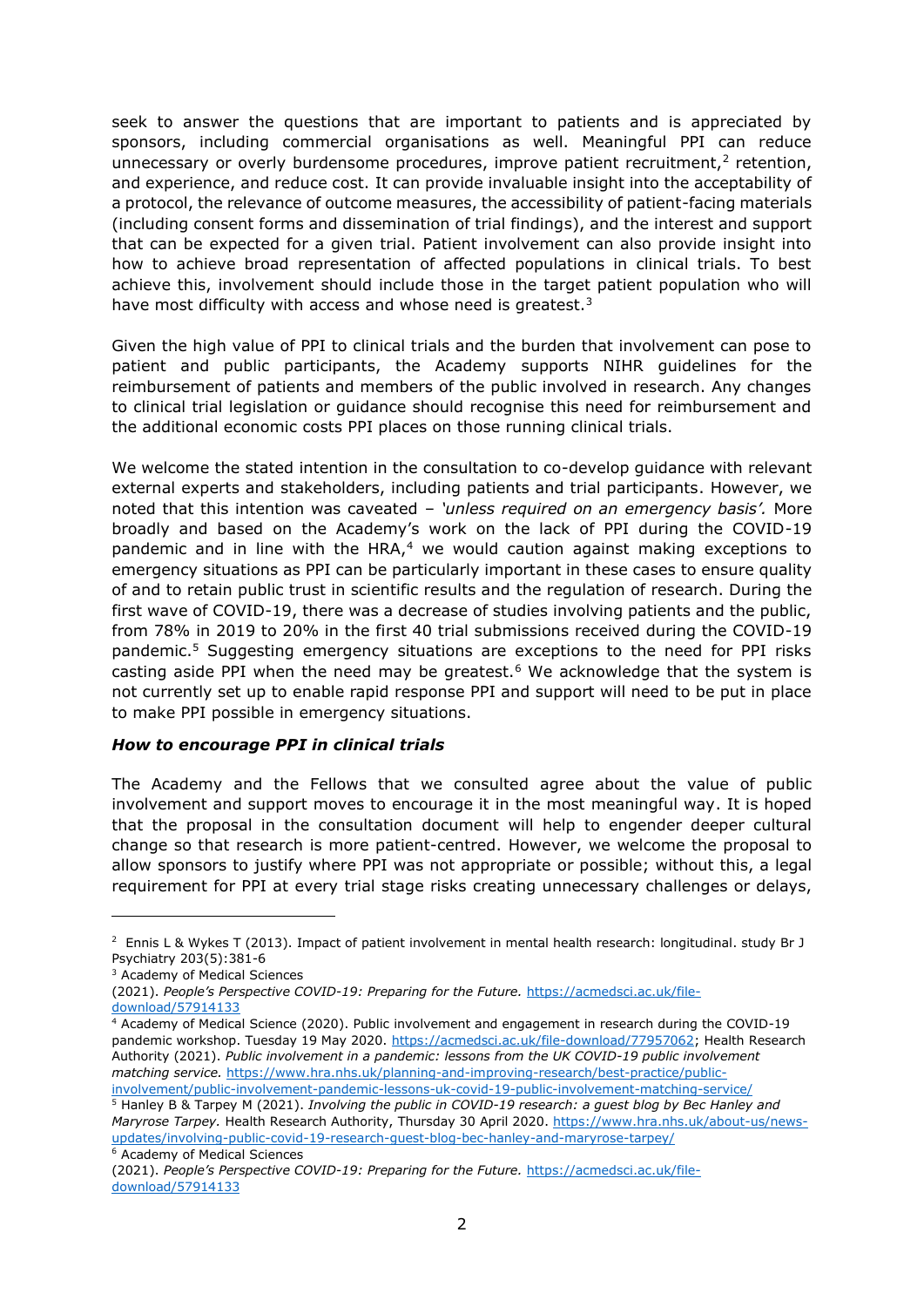adding work and economic costs (to both sponsors and patient and public contributors), and resulting in tokenism or a tick-box approach to PPI, without proportionate meaningful benefit. PPI involvement may not always be straightforward; for example, in prevention trials (e.g., of vaccines or anti-hypertensive drugs), both those affected by the condition, and those who are the target of the intervention (but may otherwise be healthy) will have important, but potentially conflicting views. In disease outbreak trials (e.g., COVID-19, Lassa fever) it is also difficult to know who to involve as there may be few (if any) people affected by a disease at the point at which the trial is being designed, and any existing patients may (depending on the condition) being severely acutely ill and unable to participate in PPI activities. In such cases, PPI may only be possible at some stages of a clinical trial, rather than all. It is also worth noting that international trials initially designed outside the UK (e.g., a multinational pharmaceutical company trial of a new drug) may not have fully involved patient perspectives or may already have done so, but outside the UK.

Therefore, the exact nature and contributions of PPI will and should vary from trial to trial. Public involvement is a 'means to an end' - with a goal of improving research and healthcare – and is not an end in itself. The ultimate aim of any legislation must be to ensure clinical research is clearly focused on patient needs and priorities; so, focusing legislative duties very narrowly on mandating PPI in every scenario could be counterproductive, making researchers focus resources on the process rather than the desired outcome.

# **Research transparency**

### **2. Do you agree that the legislation should include a requirement to register a trial?**

Yes.

Registration is an essential step for any clinical trial, including devices and non-drug trials. The development of trials registries (such as Clinicaltrials.gov, EudraCT and similar) has been incredibly valuable in terms of enabling patients and doctors to find studies to participate in, and to avoid duplication of effort when planning new research projects. Having a requirement in the legislation would not be a burden on the majority and would ensure visibility of the few choosing not to do so. We also heard some support for penalties for non-registration, such as ethics withdrawal if a trial is not registered by the date of first patient recruitment. To avoid duplication and ensure international compatibility, trials should be required to register with registries that already exist, rather than setting up new registries.

#### **3. Do you agree that the legislation should include a requirement to publish a summary of results within 12 months of the end of the trial unless a deferral has been agreed?**

Yes.

The publication of a publicly accessible summary of trial results in a timely manner is becoming standard outside the UK and should be legislated. It ensures reporting, particularly of studies with negative results, so reduces the risk of patients being asked to participate in a futile study that makes no meaningful contribution to the field. It will be important to be flexible in terms of acceptable formats of the results summary. Requiring one specific format only would result in additional work and a duplication of effort if, for example, the results have been published elsewhere as a paper. We have heard general support for a time limit of 12 months after the end of the trial. However, it will be important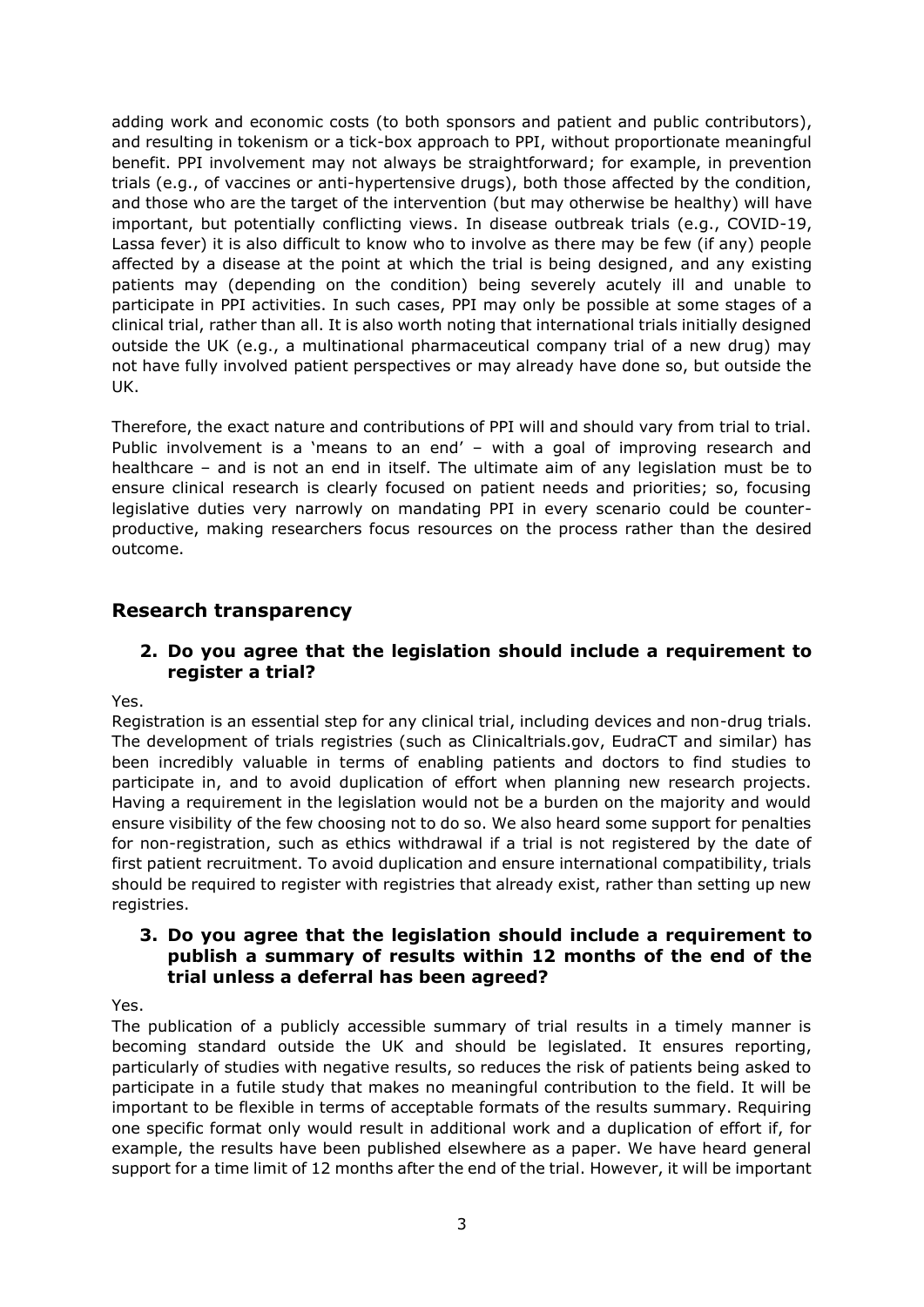to define what is meant by the 'end of the trial', whether that is the end of the follow-up required to achieve the primary outcome measure, the time to ensure that all requisite data have been received, or similar. This will be a particularly complex question for some adaptive trial designs that do not have a clear point of completion, such as 'living trials' (e.g., case study 3, AMS FORUM report on *'adaptive trials: acceptability, versatility and utility'*).<sup>7</sup> As with many of these proposals, it will be important to develop guidance with additional details and support about what is required from a results summary.

### **4. Do you agree that the legislation should include a requirement to share trial findings with participants? (Or explain why this is not appropriate)**

Yes.

The requirement to offer to make trial findings available to participants would be a good addition to the legislation and would be welcomed by participants, who often express the desire to know the results of trials they commit time to. Having this requirement in the legislation will mean trial teams have to build this into their routine processes.

While legislation should set out the principle that trial results are made available to participants, the operational details of how this is achieved should be addressed in the guidance. Sending trial findings to patients directly may be challenging. For example, many participants may have ceased to be involved before the end of a trial, before the results are available; some may have died, or moved residence, doctor, or healthcare provider, or lost touch with the investigator; investigators may have moved roles or retired, and investigative sites may have closed. Data privacy issues may make it difficult for sponsors to mail results directly to participants. There are examples of good practice in this area and doubtless more that could be developed. For example, in some trials it has been possible to mail thousands of participants directly from centrally held databases of participant contact details. For others, it has been possible to explain to participants during the consent process or through information provided during the trial where and when the results will be made available (e.g., on a website).

We have also heard that there could be occasions where the data might still be confidential in terms of intellectual property rights. So, whilst a commitment to transparency is not unreasonable, any requirement will need to take into account the fact that there could be occasions where data is still confidential.

# **Combined regulatory and research ethics approval**

#### **5. Do you support a combined MHRA and ethics review, with an initial decision given on the application (i.e., approval or a request for further information) within a maximum timeline of 30 days from validation?**

Yes.

The clinical trial environment is becoming increasingly competitive internationally and it is vital that the UK is not left behind because of delays in the approval process. A combined approach with the proposed clearly defined timelines would reduce administrative burden for the trial sponsors, helping to keep the UK internationally competitive. At an event that we held recently, we have heard positive feedback about the current combined submission

 $7$  Case study 3 on page 18. Academy of Medical Sciences (2019). Adaptive trials: acceptability, versatility and utility workshop. Wednesday 23 January 2019. <https://acmedsci.ac.uk/file-download/36842538>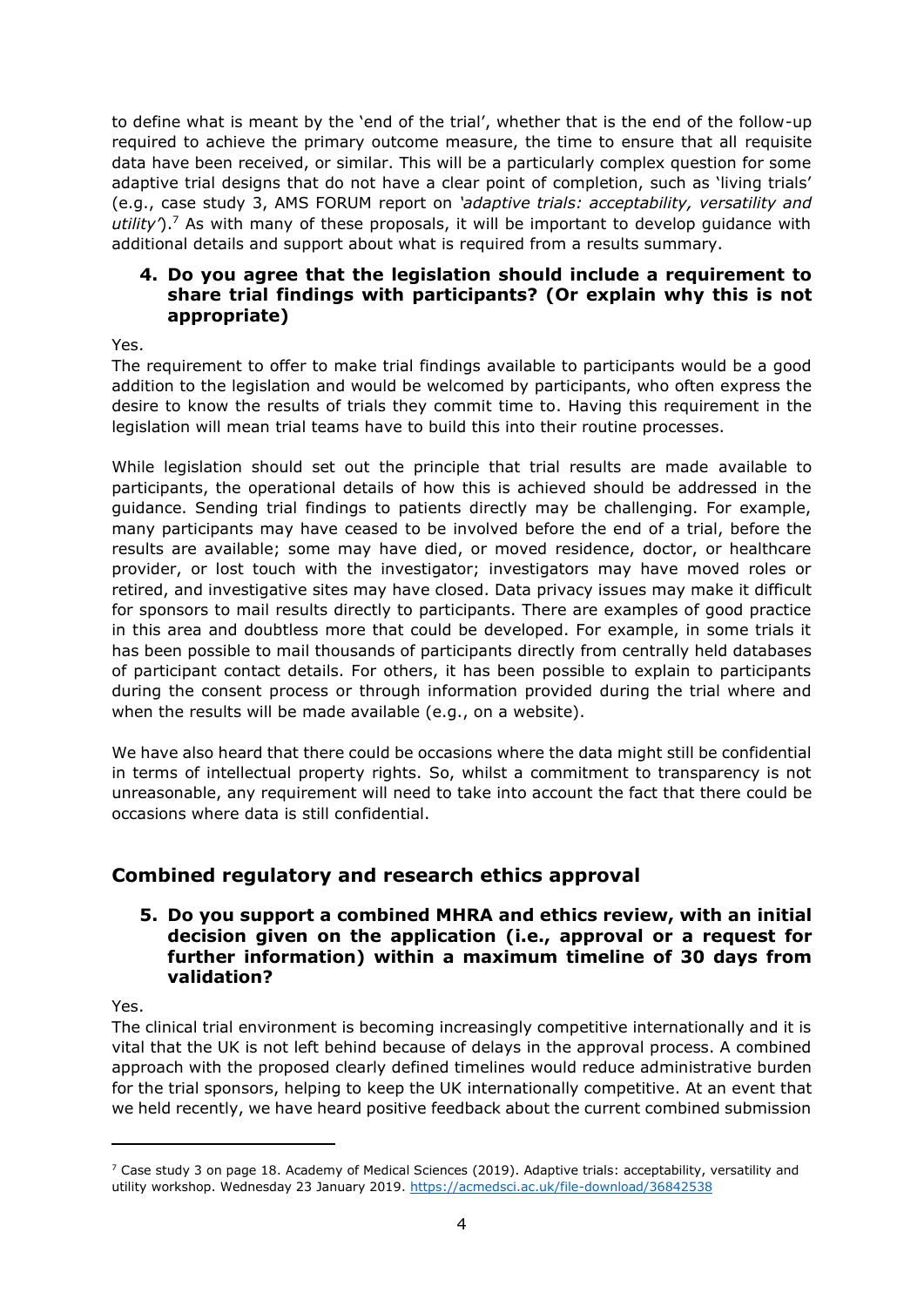approach used by the HRA. $8$  Provided that the protection of patient safety is not compromised, steps to streamline processes such as these are to be welcomed. Introducing an additional limit on the time taken by the MHRA and HRA to validate submissions could streamline the process further.

#### **6. Do you support a sponsor-driven timeline to respond to any requests for further information (nominally 60 days but with flexible extension)?**

Yes.

We support the proposed sponsor-driven timeline to respond to any requests for further information as this streamlines processes while retaining flexibility for sponsors to enable international collaboration and increasing accountability.

#### **7. Do you support a combined MHRA and ethics final decision on a trial of a maximum of 10 days, following receipt of any Requests for Further Information (RFI) responses? The overall time for a final decision would be sponsor driven, depending on their need to take an extended time to respond to an RFI.**

Yes.

A 10-day maximum to reach a combined MHRA and ethics final decision would be a welcome, internationally competitive timeline. However, we have heard that the tight timeline might be a challenge for some ethics committees, who are volunteers, so a lighttouch review system may be required.

### **8. Do you support the ability for the regulators to extend the timeframe for medicinal products or trials where the risks involved may be greater so that independent expert advice can be sought?**

Yes.

If safety considerations require further independent advice, then the addition of up to two months is reasonable. However, this should be the exception not the rule. Guidance should be issued with more details about which kinds of trial might require the regulators to seek independent advice. Such guidance will enable sponsors to account for the additional time in trial planning and enable sponsors to anticipate the need for additional advice and update their application accordingly. It would also be useful for sponsors to be notified at the earliest possible opportunity when the regulator decides that independent advice and a timeframe extension is needed. Without clear guidance and communication, we have heard concerns that this provision could cast doubt on the commitment of the MHRA to the standard timelines proposed earlier in this consultation.

#### **9. Do you consider it appropriate that a clinical trial approval should lapse after a specified time limit if no participants have been recruited?**

Yes. Option 4 - Legislative change allowing for exemptions if a good rationale is provided in the protocol and approved by the competent authorities

We have heard support for legislative change with the time limit set in the guidance that allows for exemptions if a good rationale is provided in the protocol and approved by the competent authorities. Academically sponsored trials can be extremely slow to recruit, as can trials in particular disease areas, such as rare diseases where patient numbers are limited. There should be a clearly stated duty for the investigator to consider halting

<sup>8</sup> <https://acmedsci.ac.uk/more/events/the-hra-at-ten> [Last accessed Monday 07 March 2022]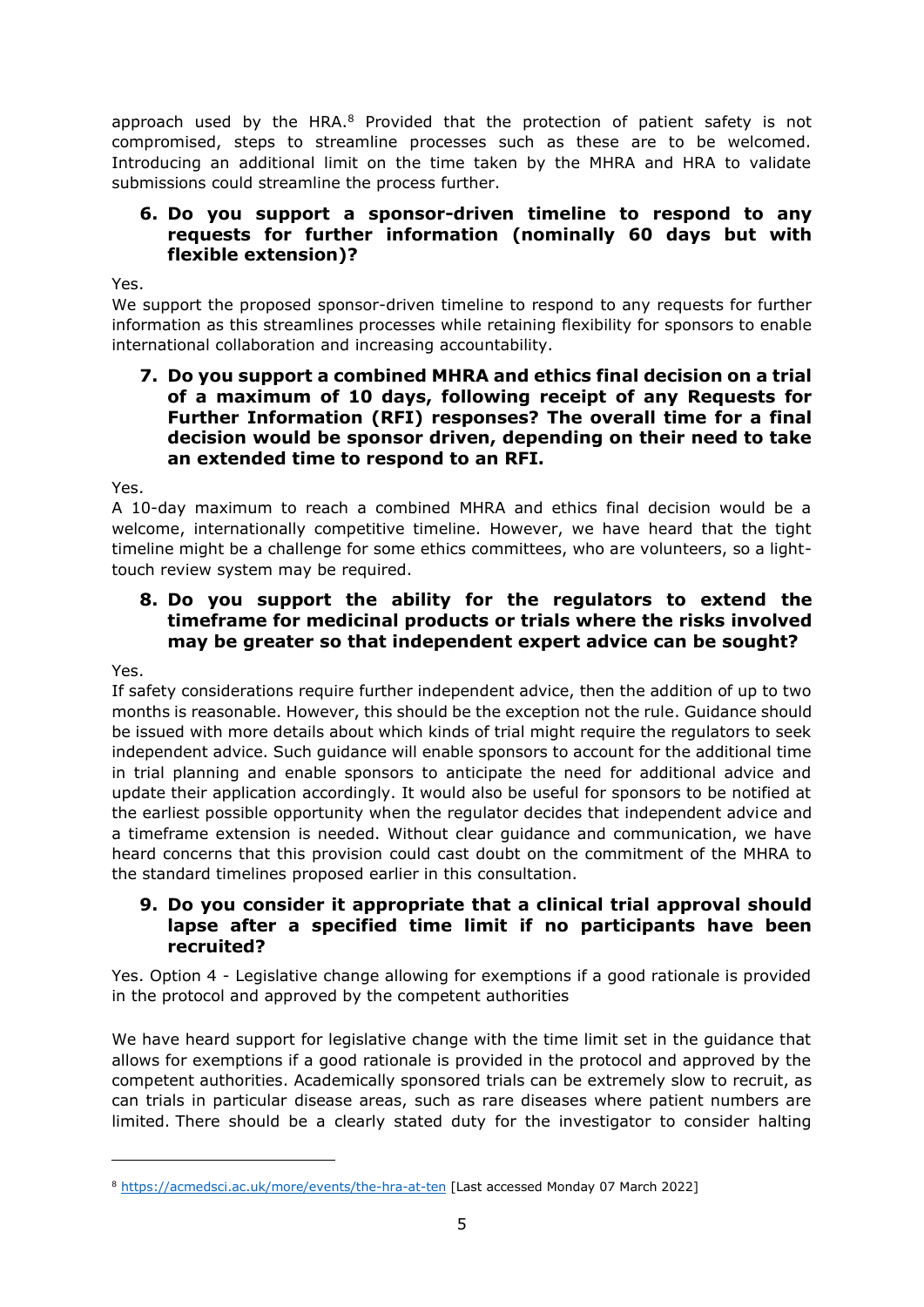recruitment where the management standard of care has moved on and rendered the study question obsolete. The rate of change in standard of care varies enormously between diseases and over time and this should be taken into account. Nevertheless, it is reasonable and certainly simplest to have a time-based criterion for an investigator to confirm that the research question remains valid. The investigator should also justify why a study that has not recruited by the two-year time limit should remain open. We heard general support for the proposed time limit of two years, with those unsure agreeing that two years was a good starting point and, as long as the limit is placed in guidance rather than legislation, the time limit could be more easily modified by MHRA based on experience.

## **10. Do you agree that the detail currently outlined in schedule 3 would be better in the form of guidance rather than legislation?**

Yes.

Guidance would be preferable to legislation to provide flexibility. However, clarity should be provided on what types of documents are essential and what types are optional to ensure critical documents are not missing causing delays, since ethics committees do need a minimum document set to be able to make a decision.

#### **11. Do you consider that a trial sponsor having sight of Requests for Further Information (RFI) when they are ready, rather than issued when the final part of the assessment is complete would be advantageous?**

Yes.

Giving trial sponsors sight of requests for further information (RFI) when they are ready would seem a very sensible step to help with efficiencies. However, if sponsors get serial minor requests and are required to put them each through internal processes individually, this would be cumbersome and would be regarded by sponsors as uncompetitive. It would also be useful to know which parts of the application have been found satisfactory so that parts of the sponsor team can be reallocated.

## **12. Do you consider that the ability to receive an RFI during the review of a substantial amendment would be beneficial?**

Yes.

The ability to receive an RFI during the review of a substantial amendment would be useful. It would also be useful if trials halted for non-safety reasons were allowed to restart without another safety approval.

## <span id="page-5-0"></span>**13. A) Do you agree that we introduce the concept of a notification scheme into legislation?**

Yes.

A notification scheme is a reasonable approach for low- and non- intervention trials provided that full research ethics committee (REC) review is maintained. This approach would significantly reduce the risk averse culture among many public sector sponsors and reduce the regulatory burden of low-risk trials on participating NHS sites.

# **13. B) If yes, do you agree that the subset of trials outlined would be appropriate to be eligible for a notification scheme?**

Yes.

Although there is support for the concept of notification schemes, we have heard concerns that the OECD definition of a 'low-intervention trial' is not broad enough. For example, we have been told that a trial of a well-known and widely used drug such as aspirin for the prevention of cardiovascular events would be considered low risk but the same trial in the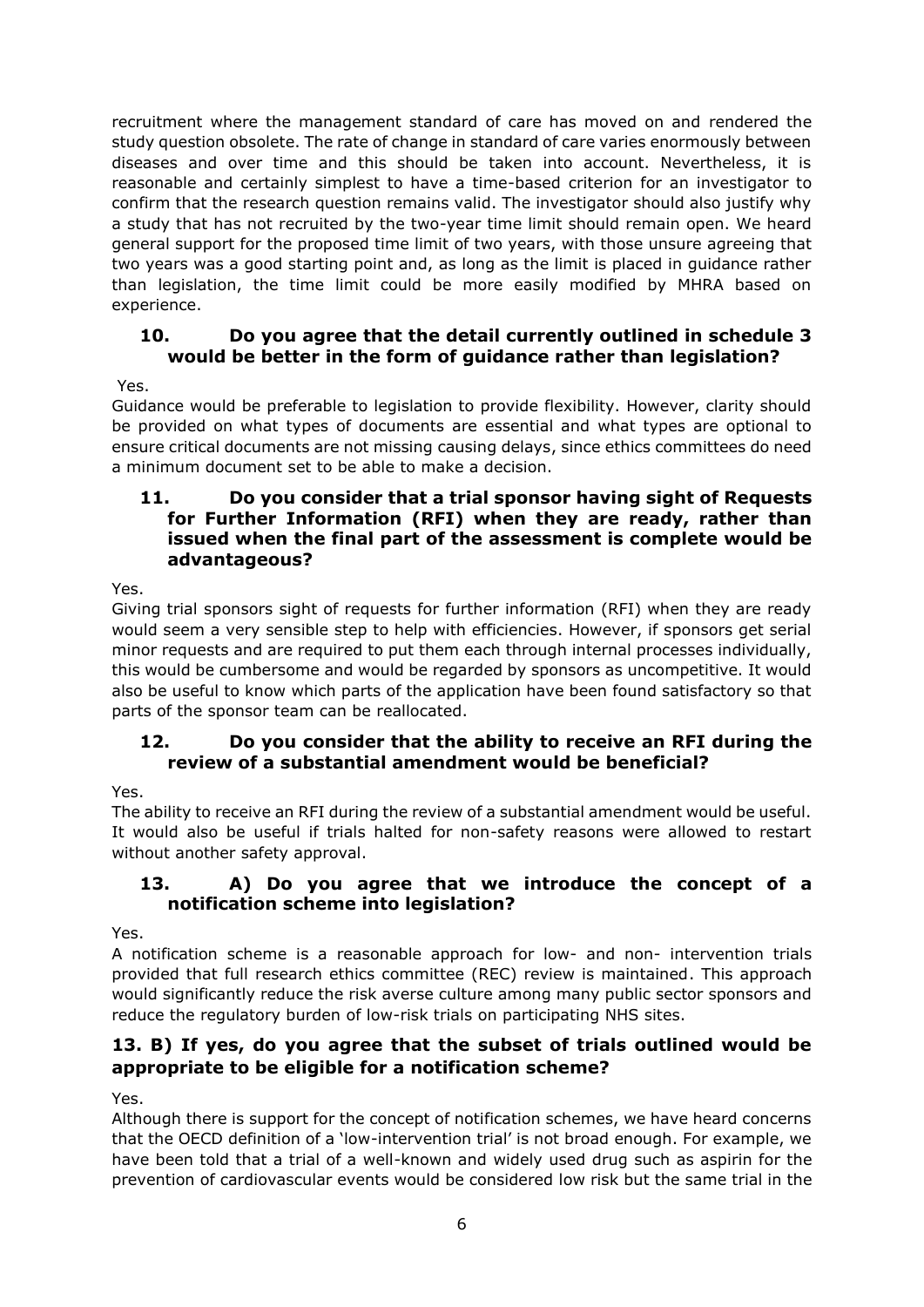same population that sought to obtain information on the development of colorectal cancer would not. In addition to setting out the principle of a low-intervention trial notification scheme in legislation, the suggestion was made that:

- A legislative mechanism is built in for the MHRA to "re-classify" a full application as "low-intervention" at any point during its journey from submission to approval (and similarly at any subsequent substantial amendment).
- And/or a formal light-touch system is introduced to advise if a study satisfies the definition of low-intervention.

It has also been suggested to us that the long-term follow-up phase on clinical trials could be beneficially re classified as non- or low- interventional. Once the 'main' phase of a clinical trial is complete and the primary and other key analyses are available, analysed and reported, many trials have a long-term follow-up phase. Long-term data collection of a randomised controlled trial allows for reliable (unbiased) assessment of the effects of the initial randomised treatment on both safety and efficacy. During this period, no medication is issued as part of the trial (although depending on the circumstances, including the results of the trial and licensing status of the intervention, some or all patients may receive the active study drug as part of routine clinical care). In the context of long-term follow-up, the protocol and associated ethics approval needs to remain open/valid, so it is not appropriate to fully close the trial. However, since there is no ongoing administration of study treatments as part of the trial and participants will be under the usual care of the health services, such trials should be re-categorised as "noninterventional". Therefore, it was suggested that: a legislative mechanism is built in to allow long-term follow-up of clinical trials (e.g., through linkage to routine healthcare data or periodic patient questionnaires) can be "re-classified" as "low-intervention" or "nointervention" once the main treatment comparisons have been complete.

The details of each of these suggested changes can then be defined in guidance, to expand on each of these points. Additional guidance should be co-developed by MHRA and people/organisations with relevant experience and expertise (including clinical trialists, clinicians, and patients).

Concerns were also raised that the suggestion that any placebo used in the trial is either a marketed product (e.g., saline) or has been manufactured under an MIA(IMP) with a formulation that matches the marketed product (with the exception of removal of the active substance) seems too restrictive. There are likely other ways to produce placebo (e.g., over-encapsulation) that could pose no additional risk to the participants, and which should be included.

## **14. Do you consider that the proposed provisions for clinical trial approvals strike the right balance of streamlined, proportionate approval with robust regulatory and ethical oversight?**

Yes.

We heard general support in our consultation with Fellows for the proposed provisions for clinical trial approvals, including a notification scheme for low-intervention trials. However, a significant concern will be sponsor doubt about appropriateness of a particular study for notification, especially as imprecise terms such as 'extensive' and 'sufficient' are used in the definitions. As discussed in our answer to question [13](#page-5-0) B), concerns were also raised that the OECD definition of a 'low-intervention trial' is not broad enough. Therefore, in addition to setting out the principle of a low-intervention trial notification scheme in legislation, the suggestion was made that: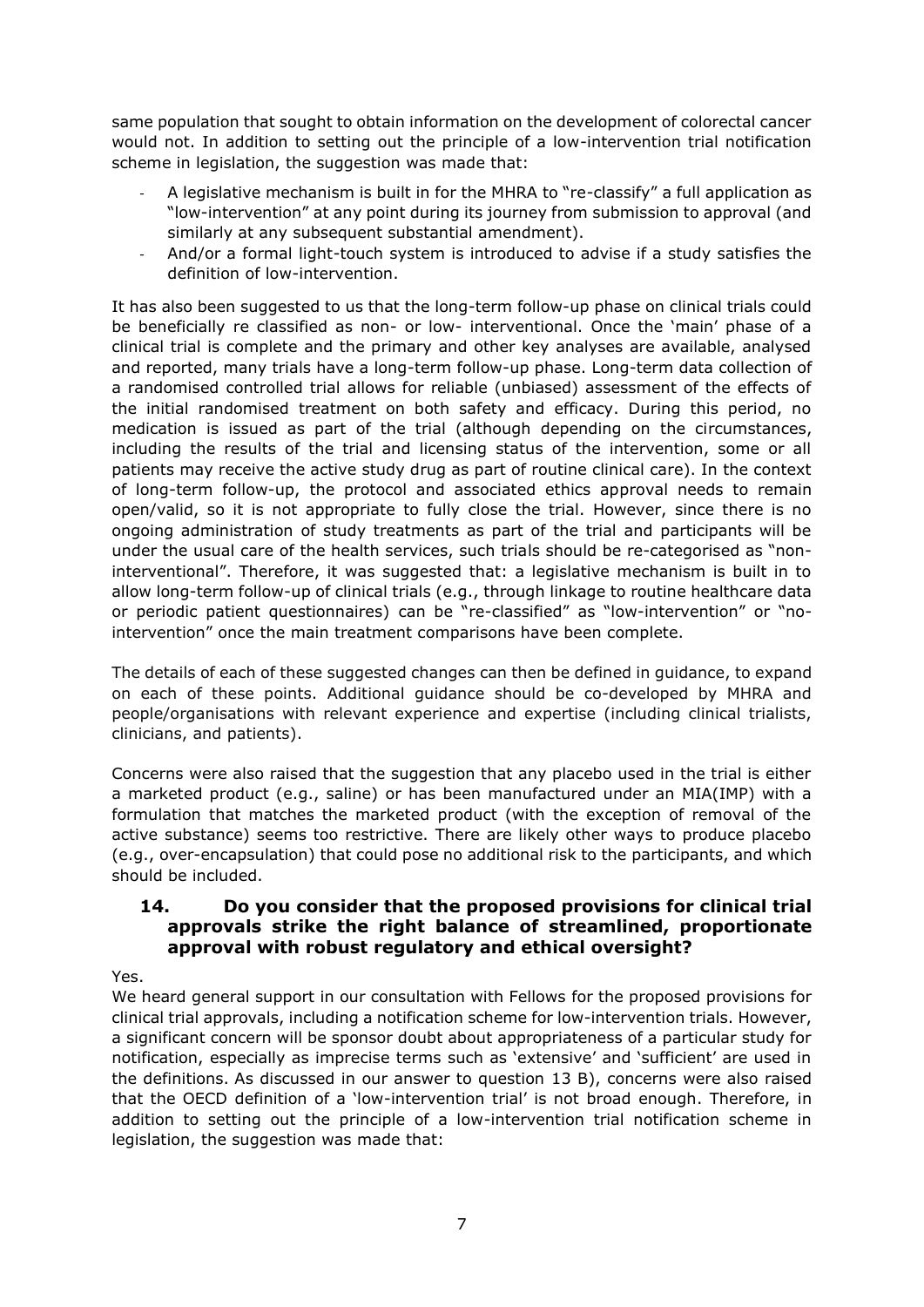- A legislative mechanism is built in for the MHRA to "re-classify" a full application as "low-intervention" at any point during its journey from submission to approval (and similarly at any subsequent substantial amendment).
- And/or a formal light-touch system is introduced to advise if a study satisfies the definition of low-intervention.

As discussed in more detail in our answer to question [13](#page-5-0) B), we have also heard that it would be beneficial to build in a legislative mechanism to allow long-term follow-up of clinical trials (e.g. through linkage to routine healthcare data or periodic patient questionnaires) to be "re-classified" as "low-intervention" or "no-intervention" once the main treatment comparisons have been complete.

The details of the proposed provisions and each of these suggested changes should be defined in guidance, to expand on each of these points. Additional guidance should be codeveloped by MHRA and people/organisations with relevant experience and expertise (including clinical trialists, clinicians, and patients).

# **Research Ethics Review**

#### **15. Do you have any views about the membership or constitution of Research Ethics Committees?**

The proposals to reduce the restrictive legislative provisions for the make-up and proceedings of research ethics committees (RECs) are appropriate; such details are better placed in guidance and policies. However, these important committees need a mix of lay and expert members, and the chair needs research trials experience. Maintaining a balance of expertise is critical and the input of patients and public is increasingly important. RECs are useful fora to consider whether the study design, its participant/patient information sheet (PIS), and other patient-facing materials are sufficiently accessible and relevant to affected populations.

### <span id="page-7-0"></span>**16. Should we introduce legislative requirements to support diversity in clinical trial populations?**

No opinion.

#### *Please provide further details. E.g., if yes, what legislative requirements could be introduced to better support increased diversity in trial populations?*

We would welcome measures that support triallists to achieve clinical trial participant populations that reflect the diversity of the target population for the intervention being tested. However, diversity is a complex, heterogeneous concept. Without more detail about what is being proposed, we cannot support introducing legislative requirements to support diversity because there is potential for unintended adverse consequences. For these reasons and because legislation is less easy to modify than guidance, we have heard that improving diversity in clinical trials would be better encouraged through strong recommendations in the guidance and sharing best practice.

Diversity in clinical trials, and particularly achieving a trial population representative of the target population, is an important area to ensure the quality of scientific evidence in real world populations. It was noted that some of the other proposed legislative changes in this consultation and improvements to regulatory guidelines will help improve diversity as well, such as increasing the amount and quality of involvement of relevant clinical and patient groups and developing guidelines that shape and govern clinical trials. We heard some support for a requirement for a diversity assessment/justification showing efforts to include a population representative (including geographically) of the population affected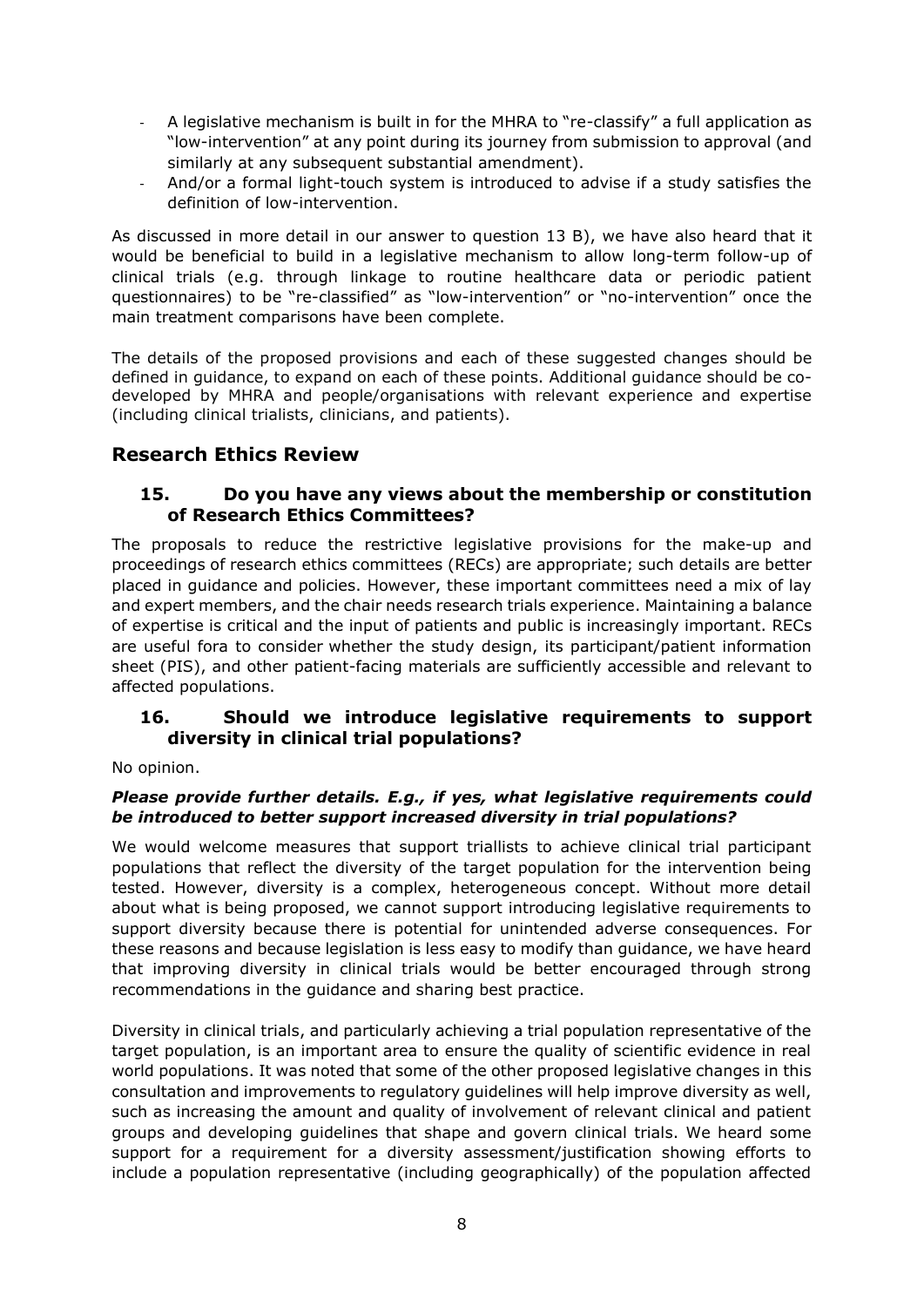by the disease being addressed (in-line with guidance from the FDA). Approaches to improving accessibility to and inclusivity of this population could include translating the PIS into languages relevant to the target population or having trial sites that match the geographic distribution of the target population (though this may be unrealistic in certain fields such as rare diseases). However, as discussed below, the complexity of the issue and barriers to diversity in clinical trials may mean that such approaches and requirements are better placed in guidance rather than legislation.

Diversity is a complex, heterogeneous concept with many, often intersecting dimensions relevant to clinical trials, including sex/gender, age (elderly, children, neonates), ethnicity, geography (urban/rural, north/south), socio-economic status, co-morbidity (physical, mental health), co-medication, care setting (hospital, primary care, community, etc). To add to this complexity, the details of how diversity is defined and how it should be addressed are likely to change over time – concepts of gender, sexuality, ethnicity, and various aspects of health have changed substantially over recent years and are likely to evolve further in the future. Any approaches for improving diversity in clinical trials would need to be individually defined with a clear goal and an evidence-based approach, in consultation with the groups in question. The barriers to achieving the diversity in trial participants that matches the target population are complicated and difficult to overcome and a legislative requirement would render many trials impossible to carry out. Because of the complexity of the issue, there is also a risk of unintended adverse consequences of any changes. If enshrined in legislation that is relatively difficult to modify, any unintended adverse consequences might be difficult to rectify. For these reasons, many experts we spoke to suggested that improving diversity in clinical trials would be better encouraged through guidelines and sharing best practice rather than legislation and fixed regulation.

As mentioned in the proposals, one well-recognised challenge is the inclusion of pregnant and/or lactating individuals. The Academy supports the clinical trial and regulatory community in working towards safe inclusion of pregnant women in clinical trials as a default position with justification provided where this may not be appropriate.<sup>9</sup> It should also be noted that there are gender differences in clinical trial registration with representation of women in earlier stages of the drug development process remaining low ( $\sim$ 22% in phase I clinical trials),<sup>10</sup> regardless of pregnancy/lactation. The Academy would support legislative requirements that the gender balance of participants in phase I, II and III clinical trials reflect the gender balance of the target population for the intervention being tested, with justification provided where this may not be appropriate. Furthermore, many clinical studies still fail to power and stratify their results to identify sex-specific side effects or outcomes.<sup>11</sup> For example, despite well-known sex differences, women comprised on average only ~27% of participants in the 36 landmark trials for congestive heart failure between 1987 and 2012 and of those only 44% conducted gender-based subgroup analyses.<sup>12</sup> The Academy recommends that the MHRA requires that gender be routinely considered as experimental variables in clinical research designs, analyses, and reporting, with justification required where this is not done. Whether this would be best achieved through legislative changes or updated guidance would need to be decided in consultation with key stakeholder groups.

<sup>9</sup> Academy of Medical Sciences (2021). *Academy of Medical Sciences' response to the DHSC's Women's Health Strategy Call for Evidence*.<https://acmedsci.ac.uk/file-download/22836484>

<sup>10</sup> Labots G, *et al*. (2018). *Gender differences in clinical registration trials: is there a real problem?* British Journal of Clinical Pharmacology **84(4)**, 700-707.

<sup>&</sup>lt;sup>11</sup> Zucker I & Prendergast B (2020). Sex differences in pharmacokinetics predict adverse drug reactions in women. Biology of Sex Differences 11, 32.

<sup>&</sup>lt;sup>12</sup> Vitale C, et al. (2017). Under-representation of elderly and women in clinical trials. Int J Cardiol 232, 216-221.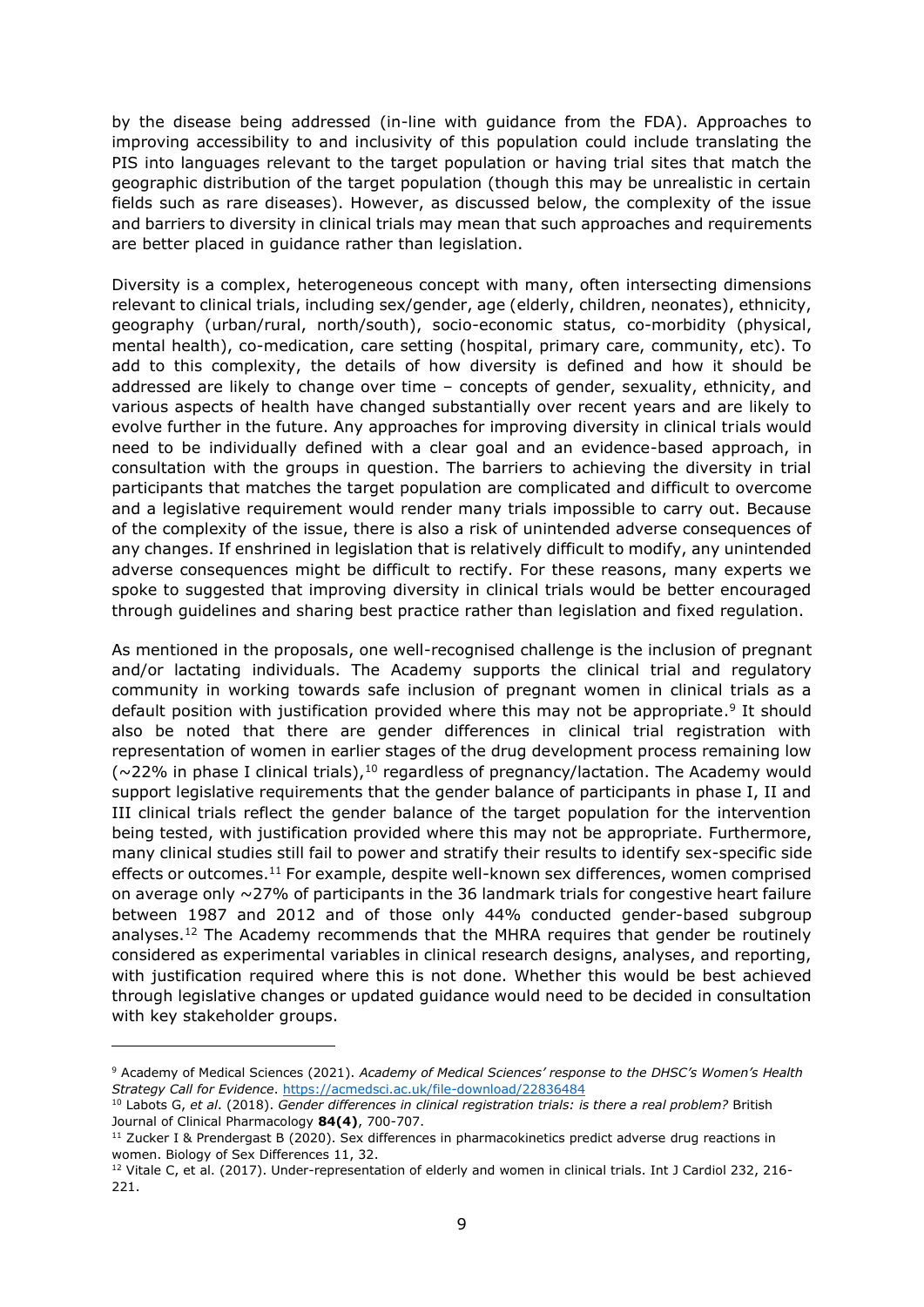In addition to reducing health inequalities linked to gender, there is an important role for regulators such as the MHRA in addressing the problem of exclusion of patients with multiple long-term conditions (MLTCs) from many clinical trials (OA1.3a, Academy of Medical Sciences' '*Cross-funder multimorbidity research framework' (*2019)).<sup>13</sup> The Academy's 2018 report, '*multimorbidity: a priority for global health research',* found that this exclusion is generally based on a belief that comorbid conditions may dilute or mask treatment benefits for the primary condition under investigation, or cause or exacerbate the side effects of the treatment under study. However, whether such concerns are justified is often not certain. Strict eligibility criteria that exclude those with common comorbidities mean that trial populations often do not include major subgroups of patients with the condition of interest, resulting in large differences between the study's population and the populations in which the evaluated treatment will ultimately be used. As a result, questions have been raised about the appropriateness of extrapolating data from some clinical trials to broader clinical populations with the target disease and comorbidities. In particular, the assessment of the balance of risks and benefits is often different in those with comorbidities compared to those with a single condition. Greater efforts are needed to include patients with multimorbidity in clinical trials.<sup>14</sup> Participants at a FORUM workshop on *'multimorbidity: cross-sector opportunities for developing new interventions for patients with multiple long-term conditions'* noted that putting patients at the centre of clinical trial design and delivery (as proposed in question 1) could particularly benefit MLTC patients.<sup>15</sup> To help improve the inclusion of MLTC patients in clinical trials, participants also recommended that the MHRA could co-develop a 'points to consider' guidance document for MLTC trials, which would act as the basis for discussions between regulators and sponsors about how MLTC are handled in regulatory submissions.<sup>16</sup>

# **Informed consent in cluster trials**

## <span id="page-9-0"></span>**17. Do you agree that legislation should enable flexibility on consent provisions where the trial is considered to have lower risk?**

#### Yes.

The Academy supports the timely move towards simpler, more proportionate procedures when seeking consent for low-risk trials in the NHS. $^{17}$  However, the flexibility on consent issues should not be overdone. The risk is that too much flexibility might result in a situation where no consent is required where that would not be appropriate; a patient has a right to know when a clinician is making a treatment decision different from that they would normally make and a right to know when their data will be used for a clinical trial. Clarification about what the patient can and cannot consent to would be useful (e.g., they may not have a choice on which diagnostic test is used in a facility but might opt not to be followed up in a trial).

<sup>13</sup> OA1.3a on page 5. Academy of Medical Sciences (2019). *Cross-funder multimorbidity research framework.*  <https://acmedsci.ac.uk/file-download/49628715>

<sup>14</sup> Academy of Medical Sciences (2018). *Multimorbidity: a priority for global health research.* <https://acmedsci.ac.uk/file-download/82222577>

<sup>&</sup>lt;sup>15</sup> Academy of Medical Sciences (2019). Multimorbidity: Cross-sector opportunities for developing new interventions for patients with multiple long-term conditions workshop. Monday 19 & Thursday 22 October 2020.<https://acmedsci.ac.uk/file-download/69473350>

<sup>&</sup>lt;sup>16</sup> Academy of Medical Sciences (2019). Multimorbidity: Cross-sector opportunities for developing new interventions for patients with multiple long-term conditions workshop. Monday 19 & Thursday 22 October 2020.<https://acmedsci.ac.uk/file-download/69473350>

<sup>&</sup>lt;sup>17</sup> The Academy of Medical Sciences (2014). Response to the HRA consultation on seeking informed consent for *simple and efficient NHS trials.* <https://acmedsci.ac.uk/file-download/34208-5476011fc9b91.pdf>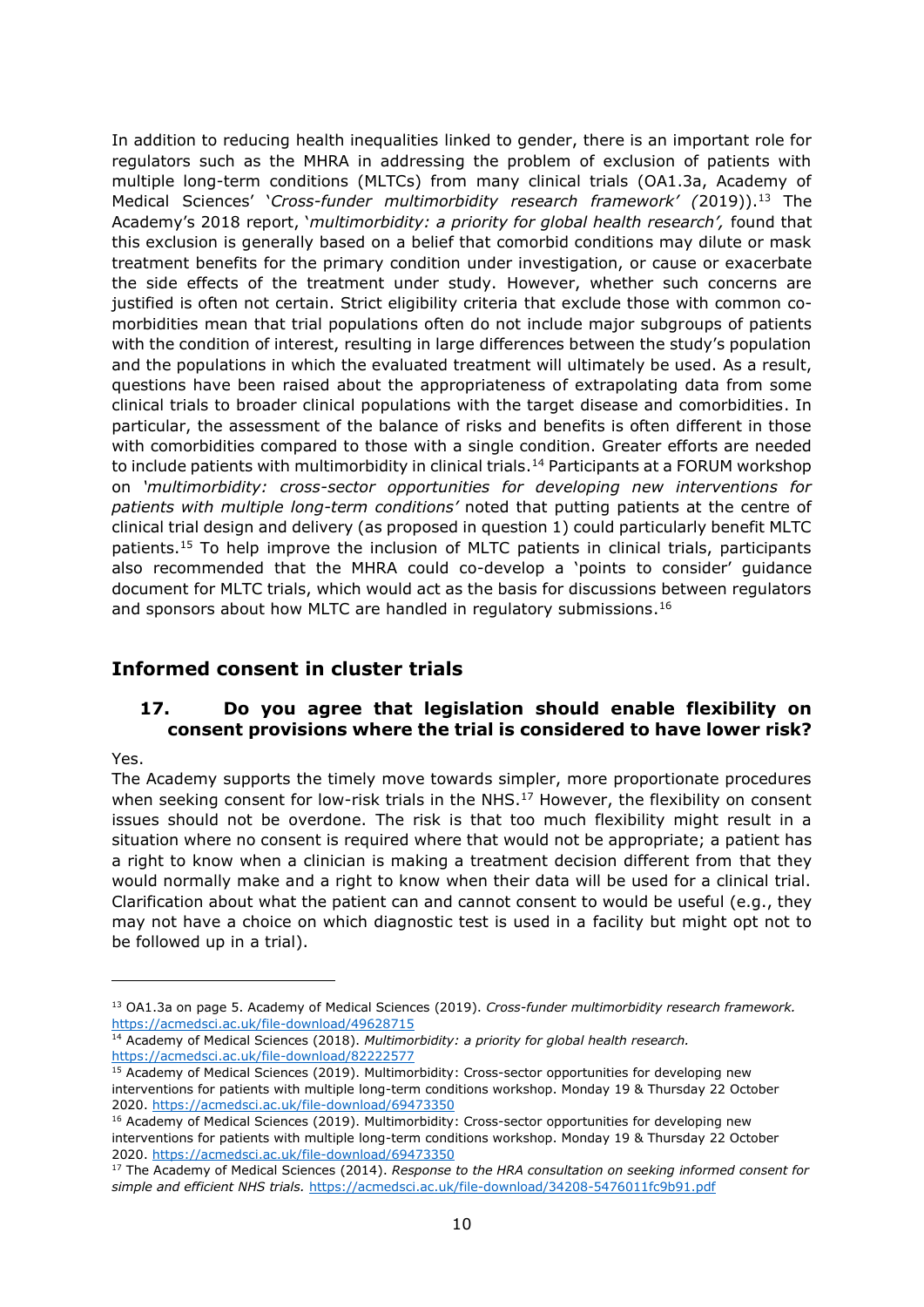We heard of many examples where flexible, relevant, and proportionate consent requirements would be beneficial for participants and for the ability to generate reliable evidence with which to improve health. Examples include trials in which the timing, duration or frequency of existing treatments are being compared (e.g., 5-day compared to 7-day courses of antibiotics; 6 monthly compared to annual COVID vaccination) or where two licensed and widely used treatment regimens are being compared (e.g., aspirin compared to clopidogrel following a heart attack; heparin compared to aspirin for deep vein thrombosis prophylaxis). These are examples where both treatments are already widely used but there is variation in practice because there is no robust evidence about which approach is better (in terms of both efficacy and safety). Randomisation in a clinical trial may frequently be no higher risk than an arbitrary decision made by a health professional (but would have other benefits), so the process of randomisation (including consent) should be facilitated where possible to make it a more feasible option in more circumstances. Requiring full regulatory processes for such comparative effectiveness studies is disproportionate and they should be considered for simplified consent procedures; the requirements for consent should aim to be no more burdensome the 'equivalent' consent process in routine care where there is no additional risk involved.

#### **18. Do you agree that it would be appropriate for cluster trials comparing existing treatments to use a simplified means of seeking agreement from participants?**

#### Yes.

The Academy supports the timely move towards simpler, more proportionate procedures when seeking consent for low-risk trials in the NHS, $<sup>18</sup>$  which can include cluster trials.</sup> However, we note that methodological approaches are not necessarily associated with certain levels of risks – for example, a cluster trial is not necessarily low-risk, and a noncluster trial is not necessarily high-risk and may also benefit from a simplified, more proportionate consent procedure. In fact, we have heard that individual randomisation is generally more efficient, requiring fewer participants, and the findings are generally more valid. There is no reason to believe that removing the requirement for individual consent is more or less ethical in a cluster trial compared to an individually randomised trial. Therefore, it may also be worth considering if other trial types justify simplified consent procedures. (Please also see answers to questions [17](#page-9-0) and [39.](#page-17-0))

# **Safety reporting**

#### <span id="page-10-0"></span>**19. Do you agree to remove the requirement for individual SUSARs to be reported to all investigators? They will still be informed via Investigator's Brochure updates.**

Yes.

In general, the concept of aggregated reports at timely intervals is acceptable. It was noted that the requirement to report all SUSARs to all investigators is burdensome and receiving notification of individual cases without the wider emerging safety data may not be helpful. Removing this requirement is in-line with guidance issued by the US FDA. However, the value of reporting individual SUSARs to all investigators depends on the severity of a particular SUSAR. One of our Fellows was concerned that removing the requirement for individual SUSARs to be reported to all investigators at the earliest

<sup>18</sup> The Academy of Medical Sciences (2014). *Response to the HRA consultation on seeking informed consent for simple and efficient NHS trials.* <https://acmedsci.ac.uk/file-download/34208-5476011fc9b91.pdf>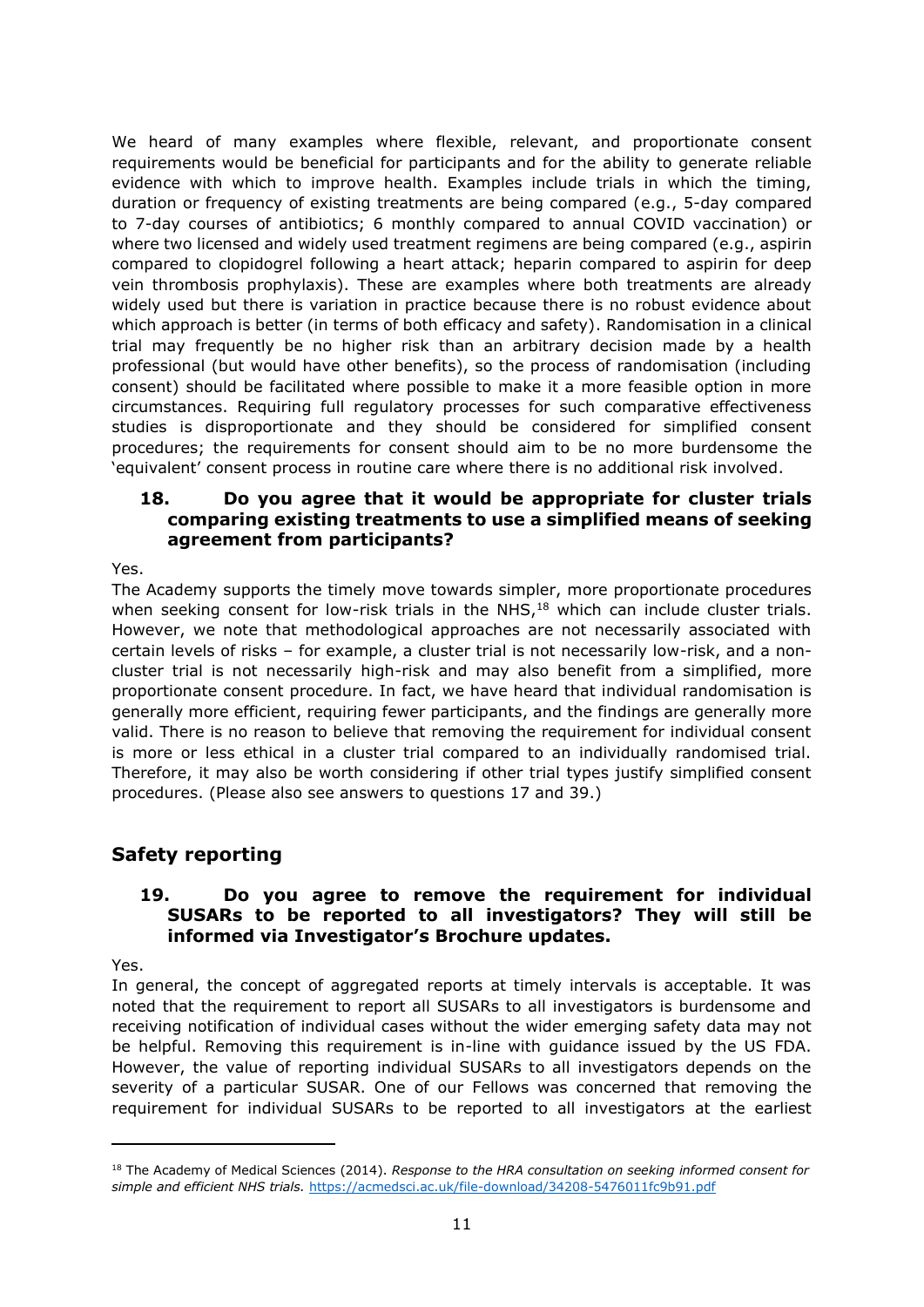opportunity could put patient safety at risk, where a SUSAR is life-threatening or fatal; the Individual Brochure (IB) may not be regular enough to allay this risk.

We heard that when changes are made to the IB, the summary of changes provided to investigators are often brief, putting a burden on them to work through the IB and find more details, reducing compliance. If investigators are expected to rely on the IB to find out about SUSARs, it will be important to provide them with a meaningful summary of the changes, along with the new version of the IB, to reduce the administrative burden.

#### **20. Do you agree with removing the requirement to report SUSARs and annual safety reports to RECs? Noting that MHRA will still receive these and liaise with the REC as necessary.**

Yes.

Removing the requirement to report SUSARs and annual safety reports to RECs would remove a significant burden and bring the UK in line with FDA guidance. It should be noted that this would place reliance on MHRA, which would need to be adequately resourced to meet the demand.

## <span id="page-11-0"></span>**21. Do you agree that, where justified and approved by the regulatory authority, SUSARs can be reported in an aggregate manner?**

Yes.

We have heard strong support for aggregate reporting of SUSARs. Guidance should be provided on when a sponsor would be expected to report an individual SUSAR (e.g., first time ever observed with this agent, high grade etc). Such guidance could be co-developed by MHRA and individuals/organisations with relevant experience and expertise, including statisticians, clinical trialists and investigators familiar with monitoring safety signals during ongoing clinical trials, patients, and those with academic and regulatory experience of investigating drug safety. (Such an approach was taken by the FDA in the last decade leading to significantly improved and well-reasoned guidance.) However, there is the potential for abuse and, as alluded to in the response to question 19, it will be vital that reporting of life-threatening or fatal SUSARs is not delayed by aggregate reporting. Furthermore, guidance should be provided on when a sponsor would be expected to report an individual SUSAR (e.g., first time ever observed with this agent, high grade). It was also noted that the definition of SUSARs is restrictive and can lead to overreporting of serious but inevitable events, such as death in a patient participating a trial for advanced cancer.

## **22. Do you agree with the proposal to remove the requirement to include listings of serious adverse events and serious adverse reactions in annual safety reports and instead include an appropriate discussion of signals/risks associated with the use of the medicinal product as well as proposed mitigation actions?**

Yes.

Although there is some benefit of being able to see the totality of reports across multiple investigational sites, we have heard that, in general, listings of serious adverse events and serious adverse reactions in annual safety reports are of limited value and removal of the requirement will reduce administrative burden significantly. Inclusion of a discussion of signals and risks is more likely to educate and inform than the current system and we support legislative change should permit this. However, details should be left to guidance, which should be co-developed by MHRA and individuals/organisations with relevant experience and expertise (including statisticians, clinical trialists and investigators familiar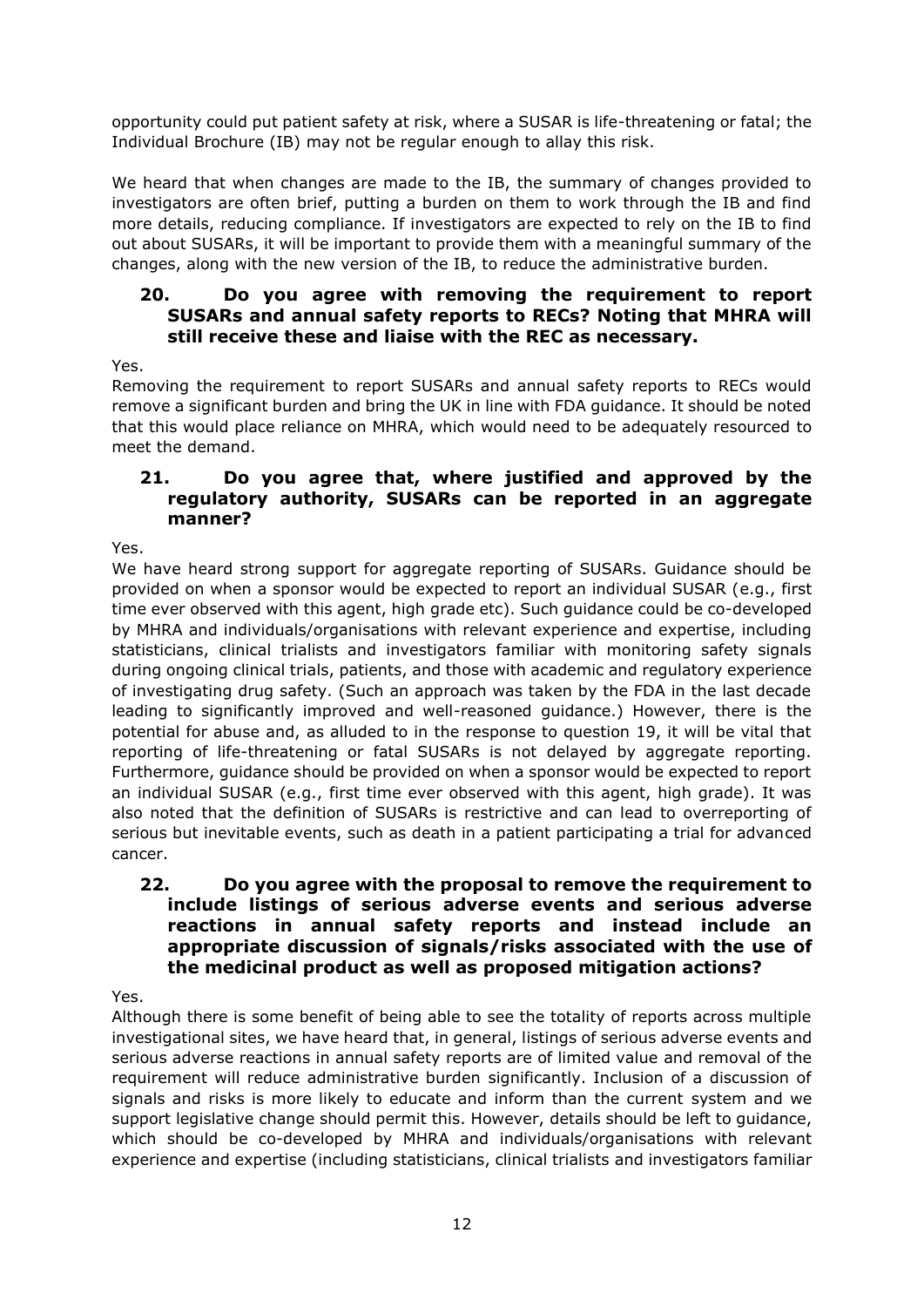with monitoring safety signals during ongoing clinical trials, patients, and those with academic and regulatory experience of investigating drug safety).

### **23. Do you agree with the proposal to extend the written notification for Urgent Safety Measures from no later than 3 days from when the measure was taken, to no later than 7 days?**

Yes.

We agree that the proposal to extend the written notification for Urgent Safety Measures from no later than three to no later than seven days would be safe and easier to comply with, on the understanding that, as noted in the proposal, notification of the regulator by other means is expected to happen as soon as possible (usually via a phone call within 24 hours of the measure being taken).

#### **24. Do you agree that the proposed safety reporting requirements will reduce burden on researchers but maintain necessary levels of safety oversight?**

Yes.

We agree that the proposed safety reporting requirements will reduce burden on researchers but maintain necessary levels of safety oversight as long as the concerns raised in the answers to questions [19](#page-10-0) and [21](#page-11-0) are addressed.

# **Good Clinical Practice**

<span id="page-12-0"></span>**25. We are proposing changing the current legislation to incorporate more elements on risk proportionality. Our desire is that this will facilitate a culture of trial conduct that is proportionate and 'fit for purpose' for both researchers and regulators. Do you agree with this approach?** 

Yes.

We welcome the ambition to update the current GCP principles to ensure that they are proportionate and flexible and can be applied to a broad range of clinical trials. As technology, the NHS, and patient expectations change, the perception of proportionality will also change. Therefore, what is considered proportionate and 'fit for purpose' for researchers and regulators should be kept under active review. However, given that the revised principles are not specified anywhere in the consultation, it is difficult to comment whether they will adequately address the stated objectives.

To produce GCP principles that result in high-quality trials, a broader, adaptable framework to cover different trial types (e.g., adaptive trials) and research settings should be developed (rather than simply replacing ICH GCP (E6)), $19$  while retaining interoperability with ICH GCP. The development of updated GCP principles should be conducted in consultation with all relevant stakeholder groups, including patients, academics, funders, and policymakers. 20

### **26. Do you agree that service providers of electronic systems that may impact on participant safety or reliability of results should also be required to follow the principles of GCP?**

No opinion.

<sup>&</sup>lt;sup>19</sup> Academy of Medical Sciences (2018). Exploring Good Clinical Practice guidance in clinical trials – meeting summary. March 2018.<https://acmedsci.ac.uk/file-download/76367131>

<sup>&</sup>lt;sup>20</sup> Academy of Medical Sciences (2018). Exploring Good Clinical Practice guidance in clinical trials - meeting summary. March 2018.<https://acmedsci.ac.uk/file-download/76367131>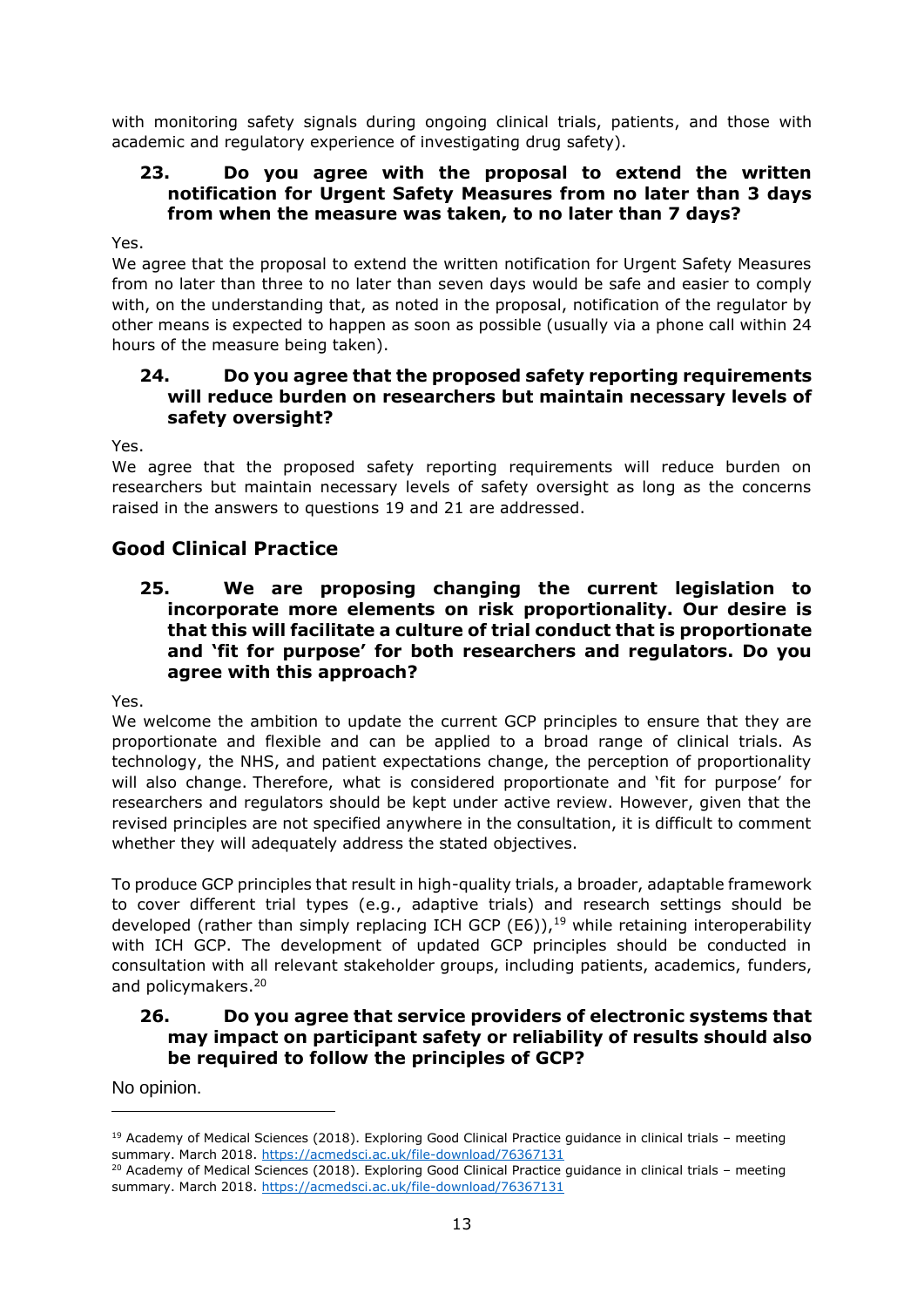Given the rapid growth of electronic data capture in medical research (and its major role in trials going forward), it is important that the electronic systems and data storage are of a high standard, and this should certainly be a feature of the revised principles. **However, the principles should be applied in a risk proportionate manner and there is strong concern that the current proposal, to apply GCP principles to all electronic systems that may impact on participant safety or reliability of results could have a negative impact on the use of clinical and other systems that is not risk proportionate.** 

The current language, 'systems that may impact on participant safety or reliability of results', is too broad, including low-risk administrative systems such as those developed for clinical care or for collection and management of health records (e.g., those maintained by NHS Digital, the Office for National Statistics, the Clinical Practice Research Datalink, and similar bodies). Those systems are already governed by a combination of legislation, UK and international standards, and NHS (and other) policies. The revised principles could result in local hospital laboratory, electronic patient record or other systems being required to comply with GCP to be used for clinical trials, limiting selection of trial sites and worsening access to research for diverse communities. Layering on additional GCP requirements (which were not originally designed for, and are not necessarily fit for, this purpose) would not add value, either to the systems themselves or to the trial objectives. It would increase cost, reduce flexibility, impair innovation, and add burden in the UK that does not exist elsewhere in the world. **Therefore, it will be imperative to more narrowly define the electronic systems covered by the principles to ensure the impact is risk proportionate.** There also needs to be detailed guidance around how GCP is implemented to ensure a proportionate approach.

### **27. Do you agree that the current GCP principles require updating to incorporate risk proportionality?**

Yes.

As noted above in question [25,](#page-12-0) the proposed revised principles are not provided in the consultation and so it is difficult to assess whether they are appropriate and likely to deliver the stated objectives. For example, while the intent to 'ensure that Trial Master Files are proportionate and reduce the focus on extensive filing' is positive, we would need to see how the principles will be revised to deliver that to give a truly comprehensive answer.

### **28. What GCP principles do you consider are important to include or remove and why?**

All GCP principles are important and none of those we consulted made recommendations to remove any. Indeed, it is important that the UK does not adopt (or appear to adopt) a less stringent form of GCP, because data acquired in the UK in clinical trials is, generally, also submitted to regulatory agencies in other countries for product license approval. However, we have heard from a small number of our fellows that the language of many principles needs to be reworked to enable risk proportionality. The Good Clinical Trials Collaborative have developed a set of principles in consultation with around 100 people and organisations with experience or expertise in clinical trials from the UK and around the world, including patients, clinicians, ethicists, academics, biopharmaceutical and medical technology, medical research charities, government organisations, and regulators. These principles were based on ICH E6 (R3) and involved review of current UK legislation – they could present a good starting point for updating the current GCP principles.

We have heard that providing general GCP training for every clinician who may recruit somebody to a clinical trial is inappropriate, unnecessarily burdensome, and is preventing research being embedded into care pathways; particularly for trials of a low-risk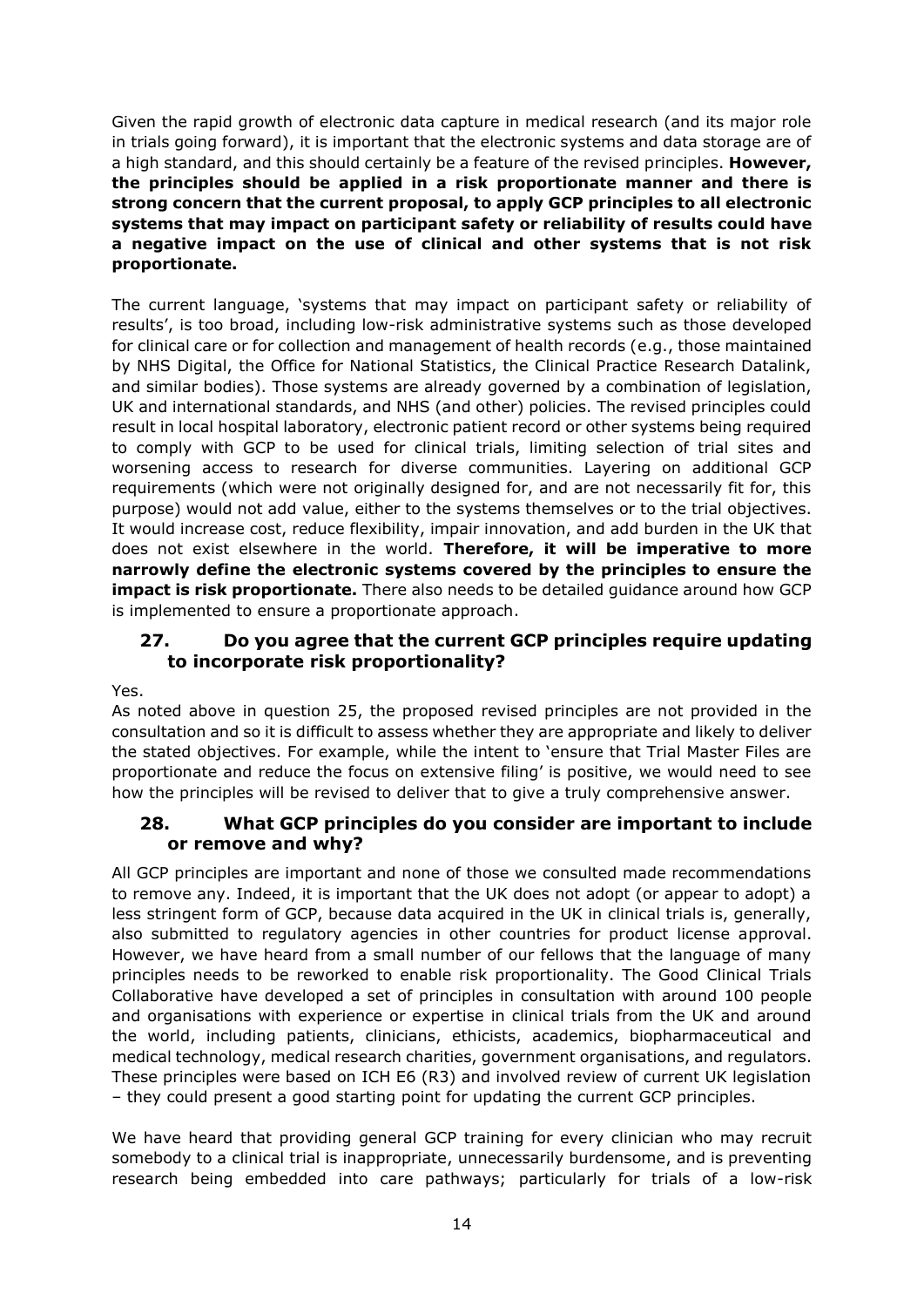intervention or comparative effectiveness studies. Study-specific training should be adequate in most cases.

As a participant in a clinical trial, patients and volunteers do not have to pay for the investigational medicine they receive as part of the trial. To improve accessibility and avoid worsening inequalities, we agree that participants should also not be liable for treatment costs such as scans and consultations where a trial is being run by a private clinic, nor should a participant bear a financial cost to take part in a clinical trial.

## **Sanctions and corrective measures**

#### **29. Do you agree that regulators should be permitted to take into account information on serious and ongoing non-compliance that would impact participant safety they hold when considering an application for a new study?**

Yes.

Taking into account information on serious and ongoing non-compliance that would impact participant safety when considering an application for a new study would be a reasonable way to prevent significant harm to participants. We have heard that sanctions should be used rarely, reserved for significant infringements, and clear guidance should be given on what infringements would result in sanctions. However, as sponsor organisations may be large organisations running many trials, non-compliance issues for a single trial may not reflect the sponsor's overall ability to conduct trials to appropriate standards and so sanctions should not necessarily inhibit all new trials an organisation intends to initiate.

### **30. Do you agree it would be appropriate to enable regulatory action to be taken against specific part of a trial rather than the trial as a whole?**

Yes.

Selective regulatory action that impacts part of a study, rather than the study as a whole, is appropriate in limited circumstances; patients who have already been recruited should not have their care interrupted or otherwise compromised unless absolutely necessary. Otherwise, where the regulator has significant concerns about part of the study, the sponsor should be required to provide urgent remedial action to allow another part of the study to proceed. Further guidance that ensures regulatory action is risk proportionate and effective should be co-developed between MHRA and those with relevant clinical trials experience or expertise.

# **Manufacturing and assembly**

#### **31. Do you agree that we should introduce the term 'noninvestigational medicinal product' into legislation to provide assurance on the quality and safety of these products?**

Yes.

The small number of our Fellows who commented indicated that introducing the term 'noninvestigational medicinal product' into legislation is reasonable. However, it was noted that it would not be appropriate to apply the same GMP and GCP standards to these as to investigational medicinal products. Non-investigational medicinal products are typically given on prescription and would therefore be subject to the same quality and safety checks applied in routine NHS care.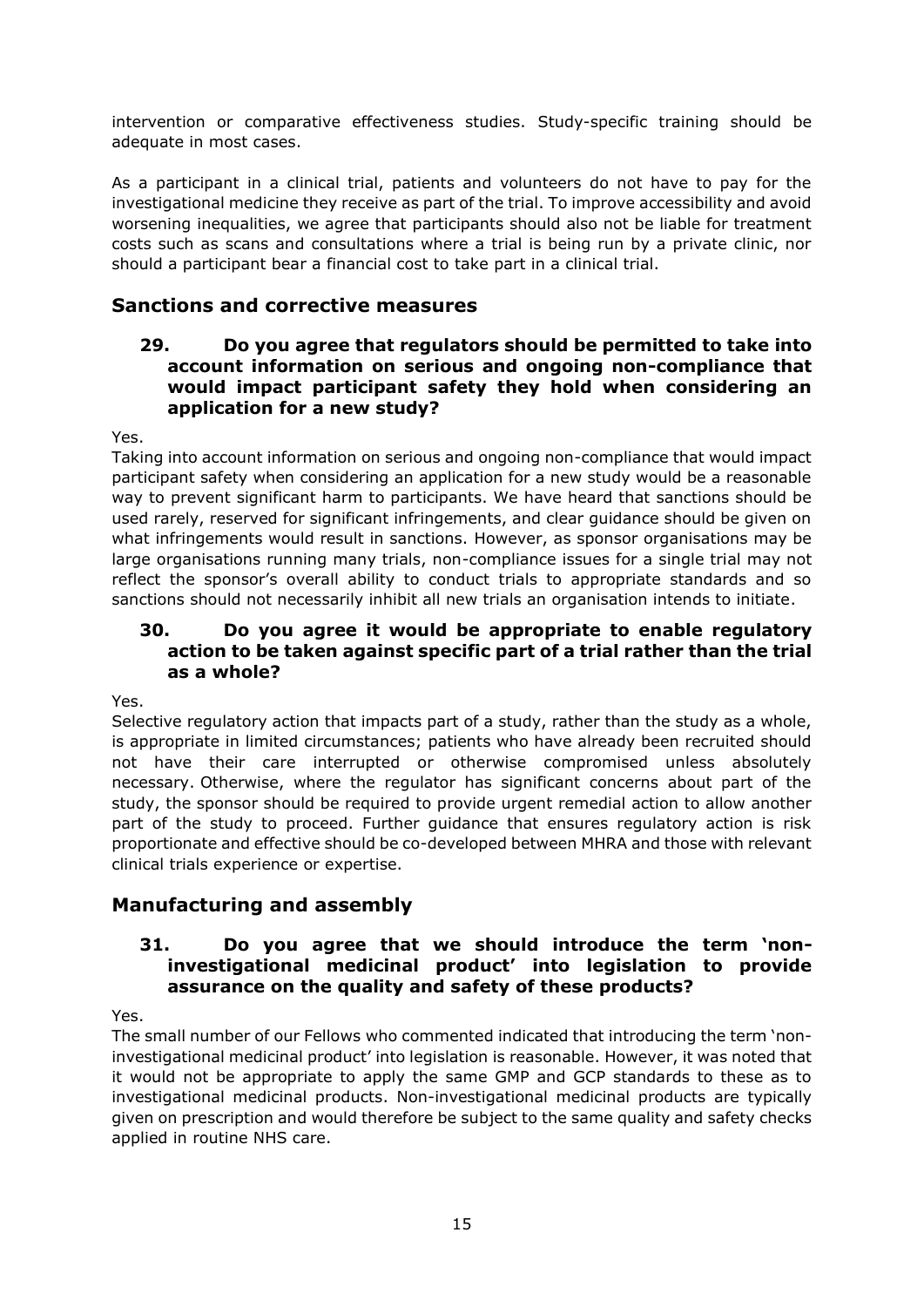### **32. Do you agree that where a medicine is labelled according to its marketing authorisation (and is used in its approved packaging) that specific clinical trial labelling may not be required?**

#### Yes.

The small number of our Fellows who commented on this question agreed that removing the requirement for clinical trial-specific labelling (e.g., where normal or community pharmacy stock is used) would be sensible and would represent a significant resource saving. We have heard that it may also be appropriate to waive requirements around drug accountability for such medications, especially if the investigational medicinal product is being delivered via a standard prescription. Where clinical trial-specific labelling is required and a trials unit or general practice is holding a supply, the labelling should be allowable by medically qualified personnel at those sites as a matter of routine.

#### **33. Do you agree that it is appropriate for radio pharmaceuticals used in a trial to be able to be exempted from the need to hold a Manufacturers Authorisation for IMPs?**

Yes.

We have heard general support from the small number of our Fellows who commented for the exemption of radio pharmaceuticals used in a trial from the need to hold a manufacturers authorisation of investigational medicinal products. However, the proposal text suggests that these sites will not need a manufacturing authorisation for the preparation of radio pharmaceuticals but would still need to be manufacture them to an 'appropriate level of good manufacturing practice', with the example given being a site that holds a manufacturing specials license. Further clarification is needed about what will be required of sites that manufacture and/or prepare radio pharmaceuticals (e.g., hospitals, health centres and clinics) to meet these expectations.

# **Definitions and other terminologies**

## **34. Do you have any comments or concerns with the proposed updates to the definitions outlined?**

We particularly welcome the proposal to use of 'participant' rather than 'subject'.

### **35. Which healthcare professionals do you consider should be able to act as an Investigator in a trial?**

We welcome the intention to expand the groups of healthcare practitioners able to act as an Investigator in a trial, and we recognise the importance of explicitly defining which professional groups are included in the definitions of 'authorised health professionals' and 'health care professionals'. In addition to medical doctors and nurses, allied health professionals (e.g., radiographers, physiotherapists) should be able to be Investigators in relevant trials, provided they are fully trained. It is important that the decision about whether a particular individual is a suitable Investigator or Chief Investigator for a particular clinical trial should be determined by the GCP principle that 'each individual involved in conducting a trial should be qualified by education, training, or experience to perform his or her respective task(s).'

#### **36. Do you consider that the legislation should state that any appropriately trained and qualified member of the investigator's team can seek consent?**

Yes.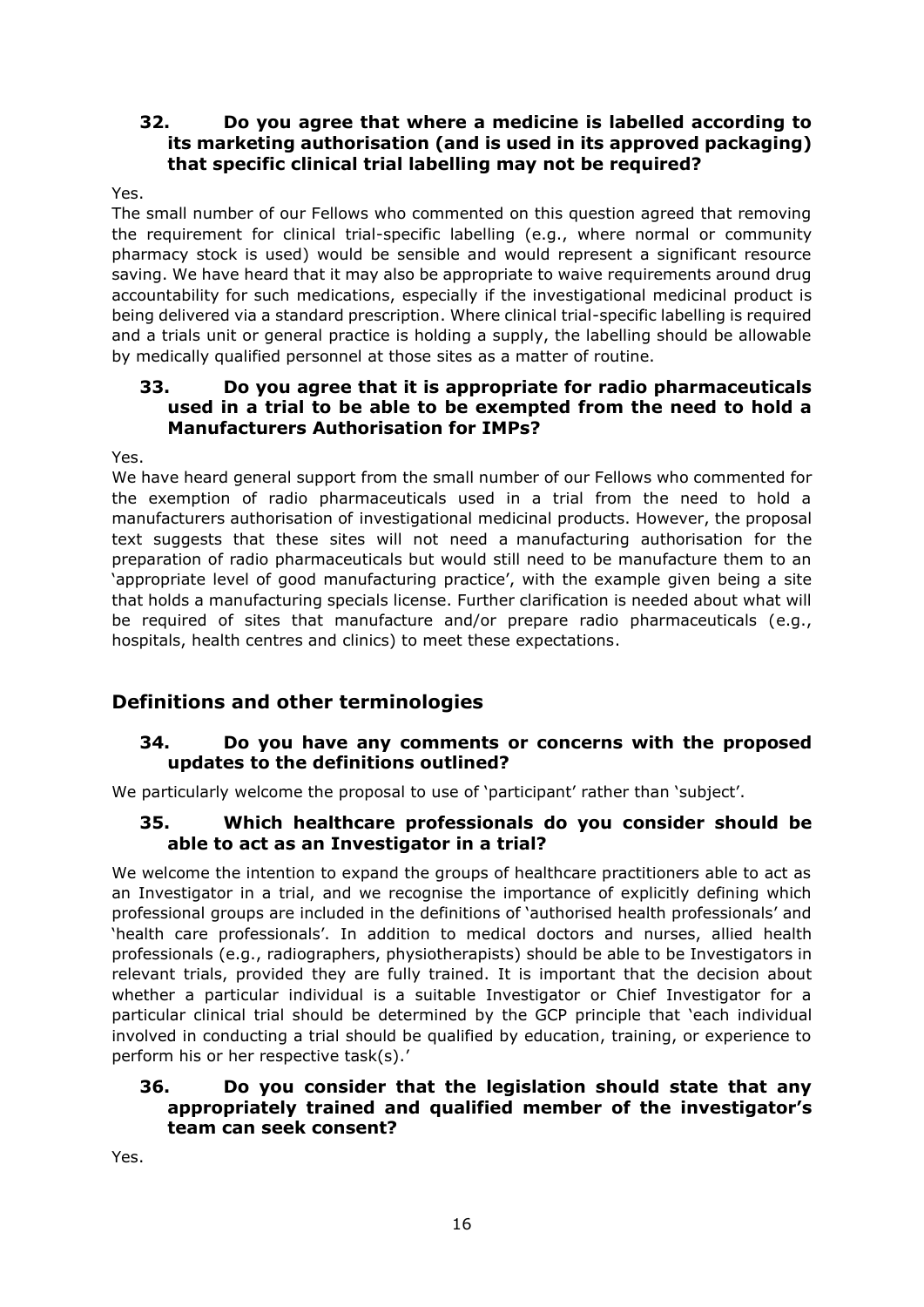The small number of Fellows who commented agreed that consent can be obtained by an appropriately trained and qualified member of the clinical team, which may mean nursing staff as opposed to a medical doctor; the GCP principle that 'each individual involved in conducting a trial should be qualified by education, training, or experience to perform his or her respective task(s)' applies. In routine clinical care and in many current clinical trials, this is the approach to consent for many procedures and treatments.

#### **37. Do you consider it appropriate that data collection following MHRA approval for use of an unlicensed medicine can be considered as non- interventional where the collection is according to the 'approved' use?**

Yes.

Based on comments from a small number of our Fellows, we support the proposal for long term follow up in the form of data collection following the completion of trials, without the need for detailed medical approval where there is no ongoing administration of study treatments as part of the trial and participants will be under the usual care of the health services. The possibility of this could be included in the initial consent provided by trial participants at the outset. As mentioned in the answer to question [13,](#page-5-0) it would be beneficial if these changes could go further; in the context of data collection for long-term followup, the protocol and associated ethics approval needs to remain open/valid (so it is not appropriate to fully close the trial). However, since there is no ongoing administration of study treatments as part of the trial and participants will be under the usual care of the health services, such trials should be re-categorised as 'non-interventional'.

# **Conclusions**

#### **38. Do you agree that the proposed changes introduce improvements to streamline processes and to remove unnecessary burdens to trial sponsors?**

In general, we agree that the proposed changes will streamline clinical trials approval processes and remove unnecessary burdens to trial sponsors, though, as highlighted in previous answers, there are opportunities to streamline further while retaining and even improving patient safety. We welcome the intention to encourage both patient and public involvement (PPI) and support of diversity as this has the potential to greatly improve the quality of clinical trials performed in the UK. However, to fulfil the intention of streamlining processes and reducing bureaucracy, it will be critical to build in flexibility in recognition of the challenges in these spaces and avoid a tokenistic/box-ticking approach in areas like PPI. Furthermore, it will be crucially important to take an evidence-based approach in close consultation with stakeholders when developing legislation and guidance to avoid unintended adverse consequences. Building a world-leading regulatory science sector in the UK will be a priority for achieving such an evidence-based regulatory environment; during our recent workshop held jointly with the MHRA on '*advancing regulatory science for innovative medical products'*, we were glad to hear the ambitions of the MHRA to become a global leader in this space. $21$ 

### *International compatibility of UK clinical trial legislation*

The aim of this consultation to 'ensure legislation builds international interoperability so that the UK remains a preferred site to conduct multi-national trials' is welcome. Now that we are no longer part of the EMA system, MHRA market authorisation covers the UK

<sup>&</sup>lt;sup>21</sup> Academy of Medical Sciences (2021). Advancing regulatory science for innovative medical products workshop. Wednesday 3 March 2021.<https://acmedsci.ac.uk/file-download/10400150>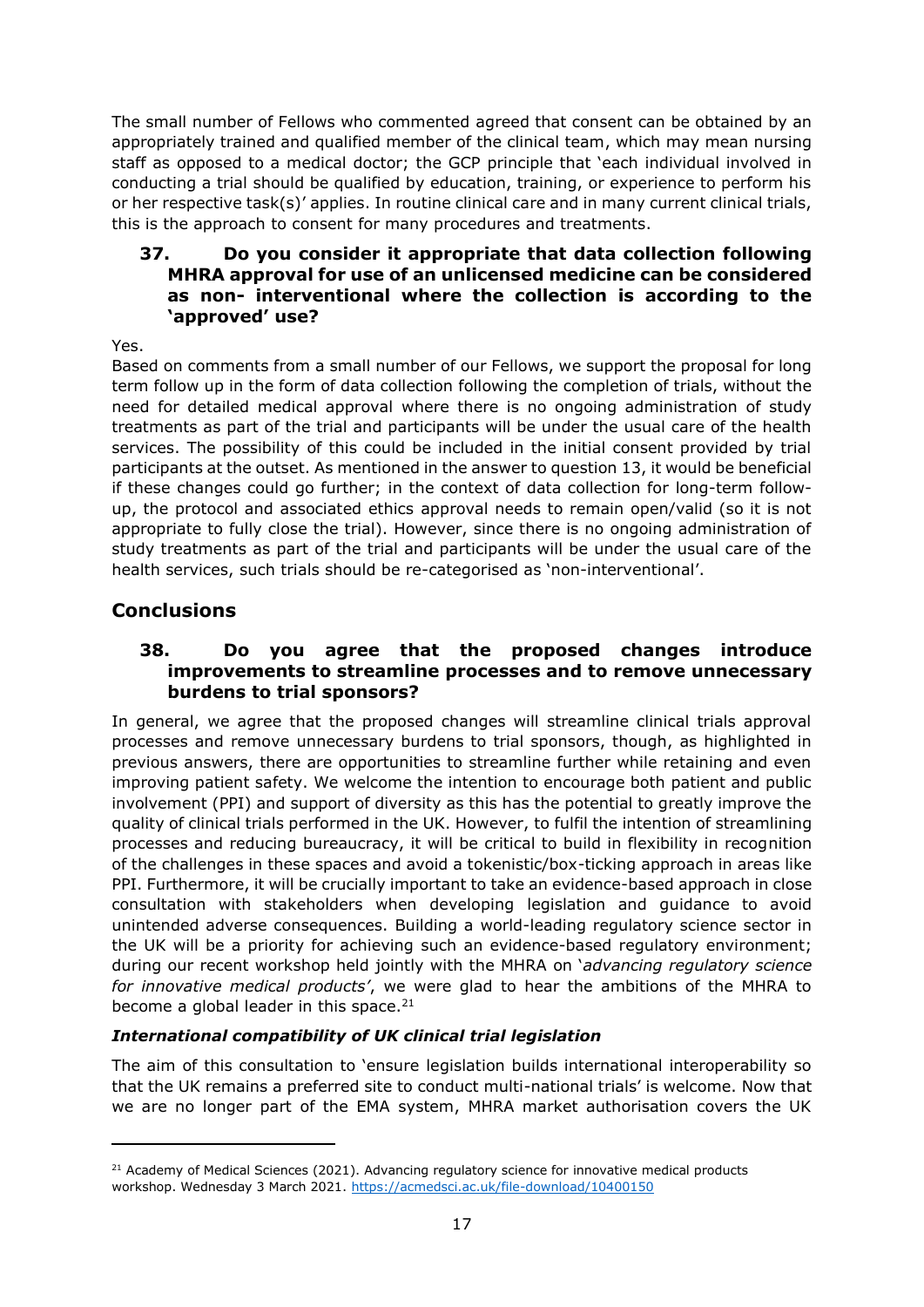population of 70 million people, a small fraction of the 450 million people living in the EU. Therefore, there is a risk that companies may deprioritise seeking MHRA authorisation to access larger patient populations for their licensed medicines. Interoperability of UK clinical trials legislation with regulatory agencies of other countries – including the FDA, the EMA and similar – provides several advantages to increase the attractiveness of the UK as a place to run clinical trials, such as sped up assessment and adoption, preventing duplication of effort, and reducing the economic barriers to innovation by the private sector.<sup>22</sup> We have heard that many of the proposals in this consultation bring UK clinical trials legislation in line with the regulatory guidance of other countries, including the FDA, and we also welcome the MHRA's decision to join the Access Consortium.<sup>23</sup> Regulatory harmonisation provides a strong platform for international collaboration and commercialisation in health research. It is crucial that our regulatory systems continue to enable this collaboration and avoid creating unnecessary barriers.

#### <span id="page-17-0"></span>**39. Are there other aspects of the Clinical Trials legislation that you believe have not been considered but need to be? For example, is there something you think should be addressed now or should be considered for future legislative changes?**

The following areas (outlined below) should be considered: encouraging the reduction of the environmental impact of clinical trials; shortening and simplifying consent forms and patient information sheets; appropriately valuing patient reported outcome measures; ensuring regulation enables remote monitoring where safe and appropriate; remote monitoring and online trials; and the challenges of running clinical trials in primary care.

#### *Environmental sustainability of clinical trials*

We welcome the MHRA's intention, stated in its consultation on *the future regulation on medical devices in the UK*, to become a 'sustainability pioneer'. Many of the proposals in this consultation to streamline the regulation of clinical trials will likely indirectly reduce the environmental impact of clinical trials by eliminating unnecessary work. The upcoming changes to clinical trials legislation also present an opportunity to directly encourage the reduction of the environmental impact of clinical trials and medicines developed and used in the UK.

In the Academy's response to the consultation on *the future regulation on medical devices in the UK*, we supported the proposals to require that manufacturers of medical devices complete an environmental and public health assessment.<sup>24</sup> Introducing waste management responsibilities into the medical device supply and reducing the environmental impact associated with a medical device will buttress the aim of the NHS to reach net-zero by 2045 and complement national healthcare sustainability initiatives such as the NHS Ocean initiative. As the Academy's recent working group report with the Royal Society outlined, the NHS emits around 5-6% of the UK's total greenhouse gas emissions and medicines and chemicals account for around 20% of NHS total carbon emissions (in comparison, medical equipment accounts for  $10\%$ ).<sup>25</sup> Average CO<sub>2</sub> emissions generated by

<sup>22</sup> Academy of Medical Sciences (2021). *Response to APPG on Access to Medicines and Medical Devices inquiry*. https://acmedsci.ac.uk/file-download/38965811

<sup>23</sup> MHRA (2021). *MHRA releases guidance in collaboration with Health Canada to improve patient safety in clinical trials through improving the quality of Development Safety Update Reports*. Published Tuesday 6 July 2021. [Last accessed Monday 07 March 2022]. [https://www.gov.uk/government/news/mhra-releases](https://www.gov.uk/government/news/mhra-releases-guidance-in-collaboration-with-health-canada-to-improve-patient-safety-in-clinical-trials-through-improving-the-quality-of-development-s)[guidance-in-collaboration-with-health-canada-to-improve-patient-safety-in-clinical-trials-through-improving](https://www.gov.uk/government/news/mhra-releases-guidance-in-collaboration-with-health-canada-to-improve-patient-safety-in-clinical-trials-through-improving-the-quality-of-development-s)[the-quality-of-development-s](https://www.gov.uk/government/news/mhra-releases-guidance-in-collaboration-with-health-canada-to-improve-patient-safety-in-clinical-trials-through-improving-the-quality-of-development-s)

<sup>24</sup> Academy of Medical Sciences (2021). *Response to the MHRA consultation on the future regulation of medical devices in the United Kingdom.* https://acmedsci.ac.uk/file-download/34065057

<sup>&</sup>lt;sup>25</sup> Academy of Medical Sciences & the Royal Society (2021). A healthy future: tackling climate change mitigation and human health together. https://acmedsci.ac.uk/file-download/94272758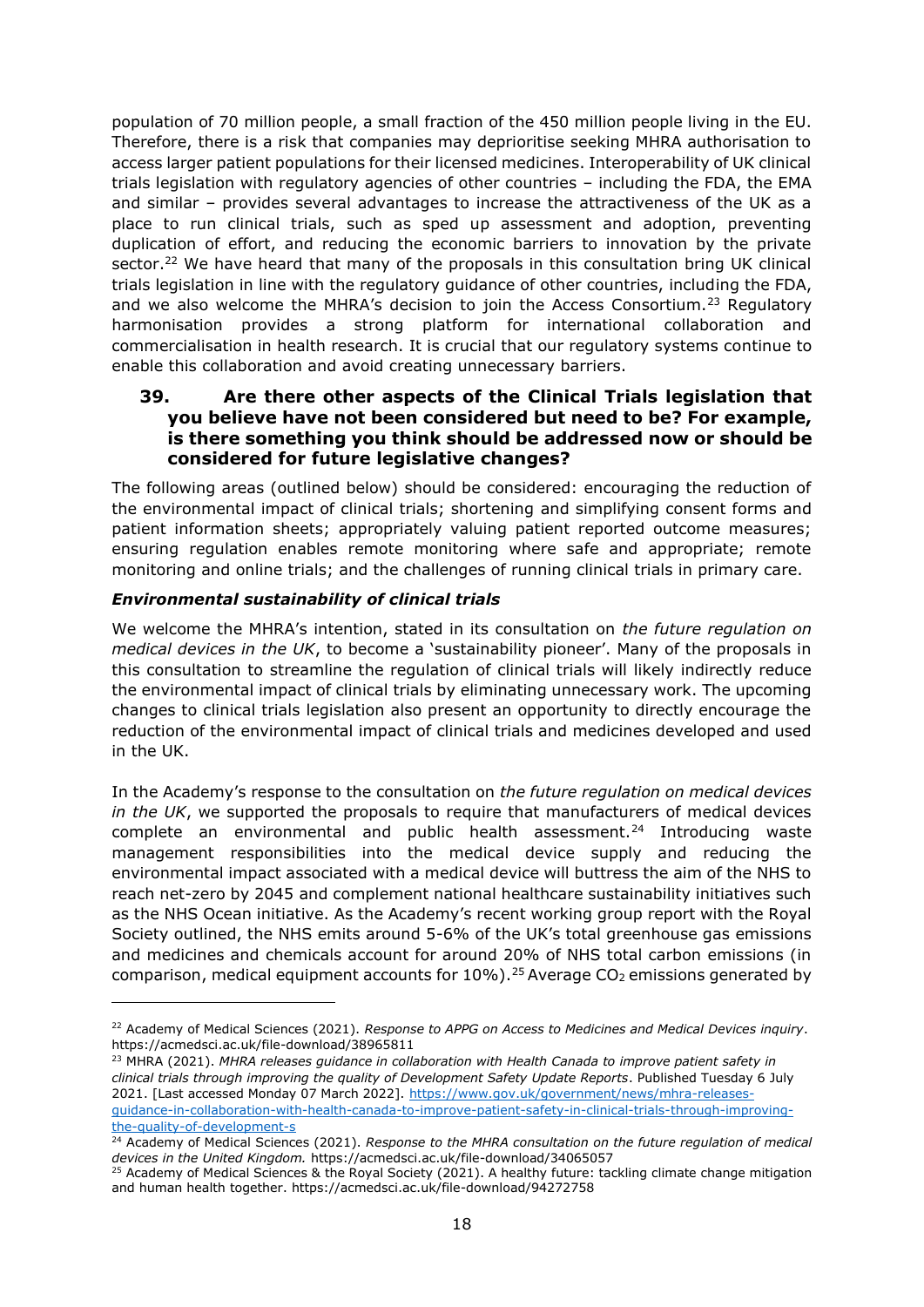a pragmatic randomised control trial from 2002-2003 in the UK was 78.4 (range 42.1- 112.7) tonnes, which was an equivalent to that produced in one year by approximately nine people in the UK at that time.<sup>26</sup> There is evidence that these emissions can be significantly reduced by adopting strategies outlined in the NIHR Carbon Reduction Guidelines.<sup>27</sup> Therefore, introducing a similar requirement in the clinical trials and drug development space as the medical devices space to assess environmental impact could have a similar, or larger, impact on the carbon emissions of the NHS and the medical research sector as a whole and is worth consideration.

#### *Shortening, simplifying, and improving the content of consent forms and patient information leaflets (not in the context of cluster trials)*

While we welcome the proposals on simplifying consent for clusters trials and applaud the work in this area done to date by the MHRA, $28$  further consideration of how to make consent forms and patient information leaflets accessible to patients while retaining the necessary level of detail for informed consent is needed for a broader range of trial types, particularly for low risk, primary care, and other studies. We have heard concerns that sick patients are unable to take on board the information in consent forms and patent information leaflets, which can be excessively long documents (up to 30 pages).

An overemphasis of the risks compared to the benefits of research participation in consent forms and patient information leaflets can cause people to miss out on the benefits of research participation. We have heard that a 'thick wall of warnings' often hides or overwhelms the positive aspects of research participation, which are often not as assiduously communicated. Furthermore, the focus on participation risks rather than potential benefits in consent forms and patient information leaflets may also be exacerbating the lack of diversity in participation in clinical trials; we have been informed of complaints from potential participants from ethnic minority groups who have been put off participating in research because of the emphasis on risks in the consent forms and patient information leaflets. Therefore, legislation to require communication of research benefits, in addition to risks, could be considered. This is consistent with the recommendation from our report on '*enhancing the use of scientific evidence to judge the potential benefits and harms of medicines'* that patient information leaflets should be revised in consultation with patients and carers to present a clearer, more simplified and balanced appraisal of the benefits and potential harms of the medicine.<sup>29</sup>

#### *Innovations to reduce trial participant burden - remote monitoring and online trials*

There are ways to reduce the burden of monitoring calls, visits and tests on trial participants and sponsors. We have heard that, in trials investigating a medicine that is already licensed, there can be regulatory requirements for more tests and monitoring than is required for use of the drug in standard non-trial care, even if the drug is being used for the same indication and in the same population in the trial as outlined in the summary of product characteristics. This increases both the burden on trial participants and

<sup>27</sup> NIHR (2019). *NIHR Carbon Reduction Guidelines.* Published Tuesday 30 July 2019. [Last accessed Monday 07 March 2022] [https://www.nihr.ac.uk/documents/the-nihr-carbon-reduction-guidelines/21685;](https://www.nihr.ac.uk/documents/the-nihr-carbon-reduction-guidelines/21685) Subaiya S, Hogg E, Roberts I (2011). *Reducing the environmental impact of trials: a comparison of the carbon footprint of the CRASH-1 and CRASH-2 clinical trials.* Trials **12.**

<sup>26</sup> Lyle K, *et al.* (2009). *Carbon cost of pragmatic randomised controlled trials: retrospective analysis of sample of trials.* British Medical Journal **339**, b4187.

<sup>28</sup> Academy of Medical Sciences (2017). *Enhancing the use of scientific evidence to judge the potential benefits and harms of medicines.* <https://acmedsci.ac.uk/file-download/44970096>

<sup>29</sup> Academy of Medical Sciences (2017). *Enhancing the use of scientific evidence to judge the potential benefits and harms of medicines.* <https://acmedsci.ac.uk/file-download/44970096>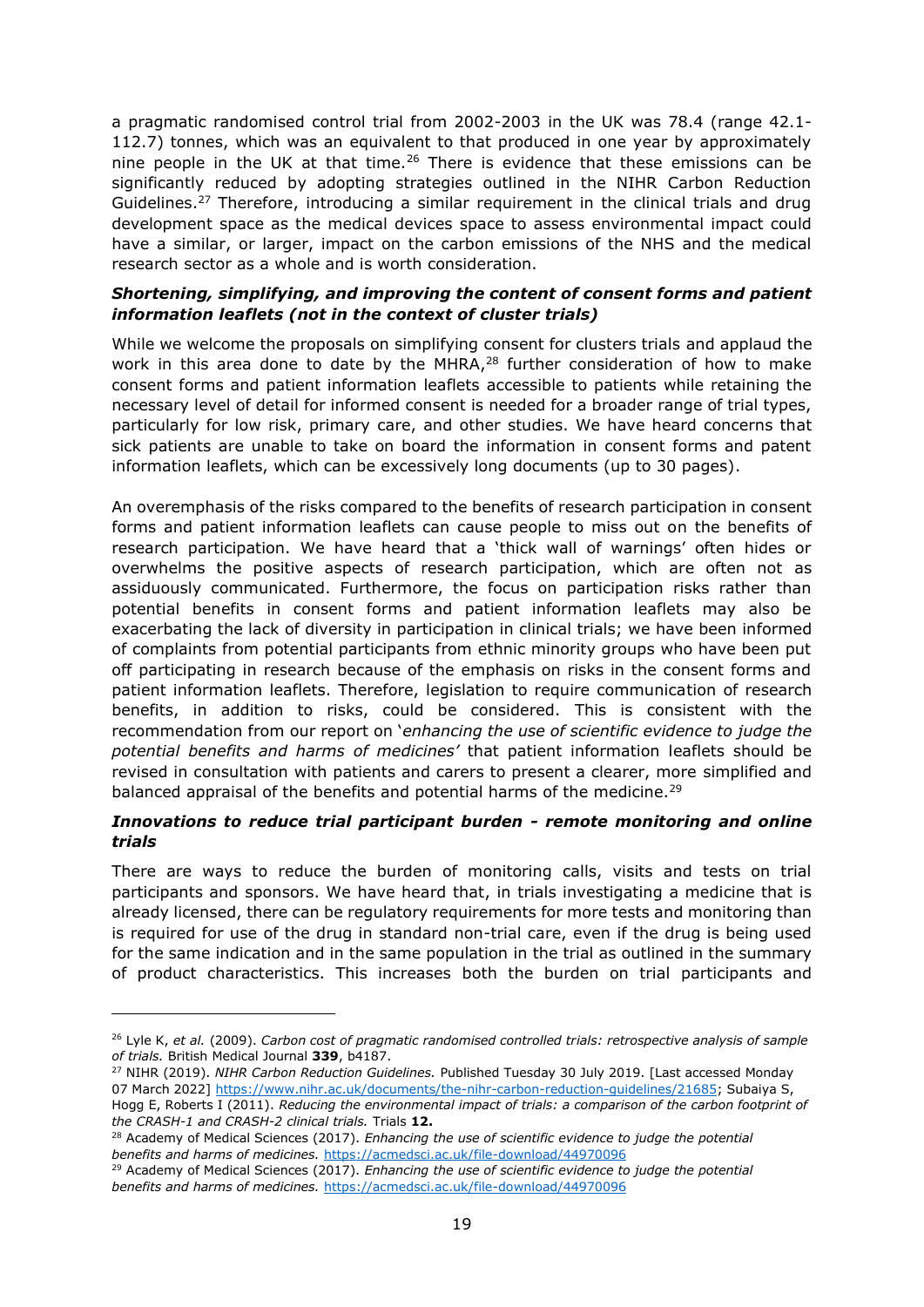sponsors. It should be acceptable for a trial to use monitoring calls, visits and tests conducted during the standard care of a patient; for example, using recent blood tests available from routine care testing rather than requiring new sets of bloods to be taken at study baseline. Furthermore, online and remote trials are becoming more common and much of this monitoring can be done at home by patients. Remote monitoring has huge potential to improve the efficiency and convenience of clinical trials while gathering meaningful real-world evidence, where used effectively.

#### *Valuing patient reported outcome measures (PROMs)*

While we welcome the intentions to further encourage PPI in this proposal, we have heard concerns that cultural attitudes of regulators and guidelines developers, which undervalue patient reported outcome measures compared to biological measures, could undermine the benefits of input from patients and the public. As stated in the Academy's response to the APPG on access to medicines and medical devices inquiry, in order to improve patient health and commission treatments of clinical value, it is critical to understand the needs and priorities of patients.<sup>30</sup> Historically, PROMs have been considered inferior to proximal or surrogate outcomes such as blood tests. However, there are cases where the most appropriate outcome is a PROM; for example, a recovery after an event, and in oncology, where outcomes other than overall survival are crucially important to patients.<sup>31</sup> Given PROMs are frequently defined in consultation with patient and public contributors about outcome measures of critical importance to them, undervaluing them also undermines the importance of PPI input. By taking into account users' perspectives and ensuring that HTA is informed by the preferences and needs of patients, the quality, relevance and effectiveness of HTA can be enhanced. Biological measurements may have greater internal validity, and may be well suited to efficacy trials, but do not necessarily reflect the impact of an intervention in a real-world setting.

#### *Considerations for clinical trials in primary care*

While many clinical trials take place in a secondary care setting, there are many more potential sites in primary care; there are over 9000 general practice surgeries (GPs) in England. However, there are challenges to conducting primary care research. For example, GPs do not have access to a pharmacy that can supply trial drugs to participants. Some of the research done in primary care covers comparative effectiveness studies, and evaluations of medicines that already have a license, but where they might be considered for repurposing for additional indications. We would welcome amending regulations to allow community pharmacies to hold and distribute research medicines for community trials. Delivering study medication to participants homes in a way that is aligned to how medication might be issued and delivered if it were to prove beneficial in trials, has the additional advantage of trialling not only the treatment, but also its pragmatic implementation.

#### **40. Are there potential costs or financial implications of the proposals outlined that you think we need to especially consider? Please provide any evidence or comment that would help us develop the cost/benefit analysis on the proposed changes**

Introducing the concept of low interventional trials and risk proportionality in legislation will reduce the administrative burden on sponsors and the NHS, and therefore reduce associated costs. Allowing non-interventional follow up without regulatory approval could

<sup>30</sup> The Academy of Medical Sciences (2021). *Response to APPG on Access to Medicines and Medical Devices inquiry.* <https://acmedsci.ac.uk/file-download/38965811>

<sup>&</sup>lt;sup>31</sup> Academy of Medical Sciences (2017). Looking to the future: oncology endpoints workshop. Monday 03 July 2017. https://acmedsci.ac.uk/file-download/41135280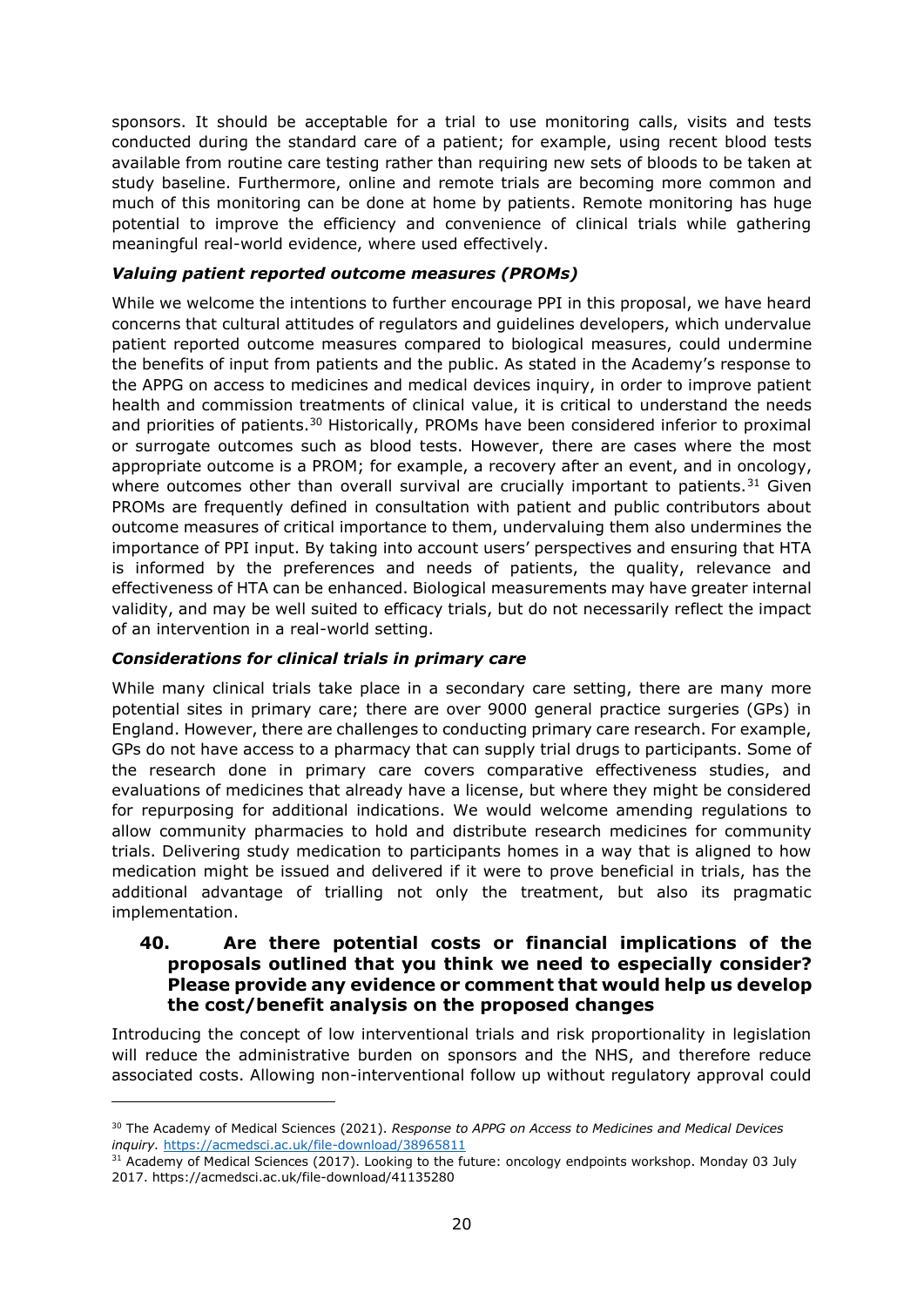also be a huge cost saving for sponsors and the NHS. However, we have heard that the proposal to require (in law) direct access to the Trial Master File (TMF) for inspectors comes with significant costs (system and license fees, staff salaries, and information governance and cybersecurity risks).

It is acknowledged in the consultation that 'the advent of electronic Trial Master Files has introduced a complex and cumbersome filing system.' We welcome that the MHRA 'want to ensure that Trial Master Files are proportionate and reduce the focus on extensive filing'. However, the proposal to amend the legislation so that there is an absolute requirement that the TMF be 'directly accessible to MHRA inspectors' could be considered unhelpful. For many trials, the TMF is kept on secure internal systems (allowing compliance with data privacy and information governance requirements set by law and host organisation [e.g., university] policy). Altering information systems to allow direct access to the TMF for inspectors or purchasing new commercial electronic TMF systems (which can be very costly) seems unjustified, particularly as alternative methods to provide access to relevant information already exist and could be improved over time.

### **41. We do not consider that our proposals risk impacting people differently with reference to their protected characteristics or where they live in NI. Do you agree?**

No opinion.

**42. Do you think the proposals could impact people differently with reference to their [or could impact either positively or adversely on any of the] protected characteristics covered by the Public Sector Equality Duty set out in section 149 of the Equality Act 2010 or by section 75 of the Northern Ireland Act 1998?** 

Yes.

Legislation to encourage meaningful PPI, as suggested in Section 3.1 (question [1\)](#page-0-0), has great potential to indirectly increase the diversity of clinical trial participants. However, although we welcome the intention to directly improve diversity in clinical trials, the legislative changes proposed in Section 3.4 (question [16\)](#page-7-0) are not comprehensive or detailed enough for us to fully support; there is the risk that the proposals could cause unintended adverse consequences and, if enshrined in legislation that is relatively difficult to modify, any unintended adverse consequences might be difficult to rectify. To avoid this, any changes should be evidence-based and determined in consultation with relevant stakeholder groups.

As mentioned in question [39,](#page-17-0) we have heard that a 'thick wall of warnings' often hides or overwhelms the positive aspects of research participation, which are often not as assiduously communicated. Furthermore, the focus on participation risks rather than benefits in consent forms and patient information leaflets may also be exacerbating lack of diversity in participation with clinical trials; we have been informed of complaints from potential participants from ethnic minority groups who have been put off participating in research because of the emphasis on risks in the consent forms and patient information leaflets.

### **43. Do you have any evidence that we should consider in the development of an equality assessment?**

The Good Clinical Trials Collaborative emphasised that:

'The design and implementation of clinical trials should recognise and be shaped by the characteristics of the settings in which they take place, including the health needs and